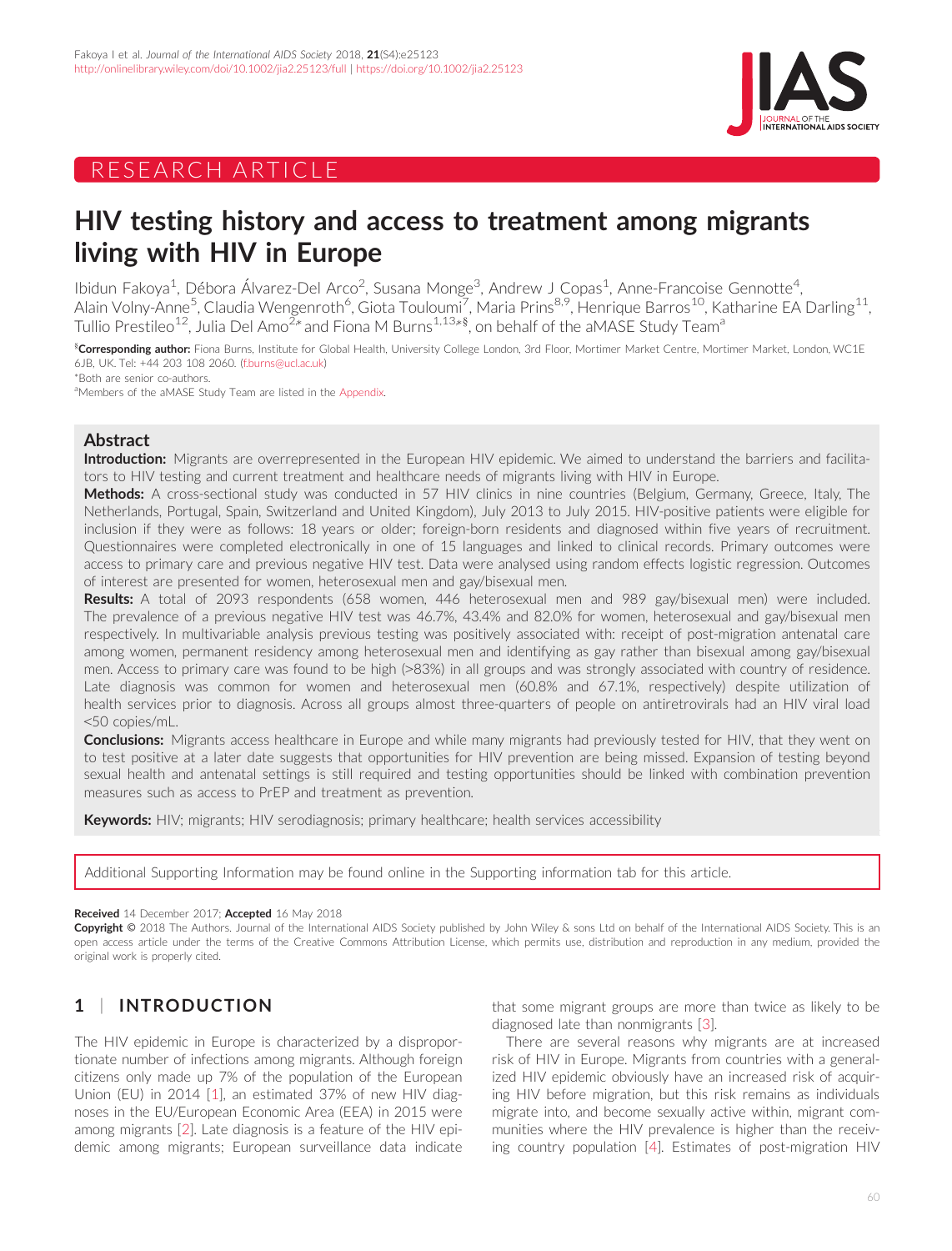acquisition are as high as 62% in some populations [[5\]](#page-12-0). In addition, social inequalities associated with migration (e.g. low income, unemployment, poor housing) [\[6](#page-12-0)], HIV-related stigma and discrimination, and changes in sexual behaviour may increase the risk of late diagnosis or HIV infection [[7-10](#page-12-0)].

Controlling the HIV epidemic within Europe is dependent on ensuring that migrants have prompt access to HIV testing, antiretroviral therapy (ART) and ongoing healthcare [\[5,11,12](#page-12-0)]. Migrant populations are, of course, heterogeneous making it difficult for policymakers and HIV prevention specialists to provide interventions and services targeted at specific migrant sub-groups. Often research in this area focuses on one migrant population (e.g. Central and Eastern Europeans [\[13](#page-12-0)]) or migrants in one country [\[14](#page-12-0)]. Most of the available research has been conducted with heterosexual migrants from Sub-Saharan Africa [\[15\]](#page-12-0). While this reflects the global HIV epidemic, the heterogeneity of migrants living with HIV in Europe [\[3\]](#page-12-0) rationalizes researching other population groups, particularly migrant gay and bisexual men. In this study we present the results of the first collaborative European survey examining the key socio-demographic, behavioural and structural factors associated with HIV testing and primary care utilization among migrants living with HIV in Europe. We examine how these factors differ across gender-related group and present recommendations for targeted health promotion and intervention development.

## 2 | METHODS

## 2.1 | Study design

Full details of the methods used in the aMASE (advancing Migrant Access to health Services in Europe) Study have been described elsewhere [\[16](#page-12-0)]. A convenience sample was recruited within 57 clinics across the EuroCoord European Network of Excellence on HIV Research [\(www.eurocoord.net](http://www.eurocoord.net)). Data collection took place in nine countries (Belgium, Germany, Greece, Italy, The Netherlands, Portugal, Spain, Switzerland and the United Kingdom) between July 2013 and July 2015. Patients were eligible for inclusion if they were (1) HIV positive, (2) aged 18 years and over, (3) foreign-born and resident in the country of recruitment for six months or more, (4) diagnosed within five years of the study date and (5) able to complete, either alone or supported, a computer-assisted self or personal interview in any one of the 15 languages available (Amharic, Arabic, Dutch, English, French, German, Greek, Italian, Polish, Portuguese, Russian, Turkish, Tigrinya, Spanish and Somali). In Switzerland, migrants from neighbouring Austria, France, Germany and Italy were excluded.

Eligible participants were identified through clinic records and asked to participate by clinicians or recruitment researchers. Most participants completed within-questionnaire "tick box" informed consent; participants in Belgium, Switzerland, Greece and Germany completed additional separate consent forms required by local research ethics committees.

The survey instrument was developed by an expert panel made up of experienced epidemiologists and community representatives and covered: socio-demographic characteristics (including migration history); sexual and HIV risk behaviour; health service use and experiences of living with HIV. Questionnaires were matched to clinical records (CD4 cell counts,

viral loads, viral clades, HIV testing history, co-infections, AIDS-defining illnesses, treatment initiation) using a unique study number.

The target sample size was 2000 participants (1000 men and 1000 women) from all clinics. Participants were recruited from a minimum of two clinics in each of the nine countries, with each clinic forming a discrete cluster. We assumed the intra-cluster correlation would be relatively weak (e.g. 0.005), at least after adjustment for country of residence and other variables selected into our statistical regression models. Assuming an average cluster size of 50 participants, the design effect for the study is 1.25 and hence an overall effective sample size of approximately 1600. With this effective sample size outcomes within each gender are estimated to be within 3.5% across Europe based on a 95% confidence interval, and to be within 10% for each country (even if the assumed underlying prevalence is 50%, which would minimize precision).

## 2.2 | Ethics

Ethical approval was obtained separately in each participating country. See Additional file 1 for full details.

## 2.3 | Outcomes and variables of interest

The primary outcome measures were access to primary care and a previous negative HIV test. Primary care represents integration into healthcare services, beyond attendance at HIV clinics. Access to primary care was defined as possession of a health card (Italy/Spain), regular follow up with the Infectious Diseases Unit (Greece) or registration with a general practitioner (GP) or family doctor (all other countries) at the time of survey completion. Participants were asked if they had ever had a negative HIV test (year and country) and where possible missing self-reported data were replaced by data from clinical records. Previous HIV testing was used as a marker of access to HIV prevention opportunities (e.g. how well messages promoting frequent HIV testing are reaching migrants before diagnosis) and analysis of this variable was restricted to those diagnosed post-migration.

Data are presented by three gender-related groups (women, heterosexual men and gay/bisexual men) as it was assumed that the three groups were all likely to be different with regard to HIV testing history and sexual behaviour. Individuals who identified as transgender were assumed to form a distinct group and were subsequently excluded from analysis due to low numbers.

Participants were grouped according to region of birth based on United Nations Statistics Division geographic regions and sub-regions classifications [[17\]](#page-12-0).

Individuals were classified as diagnosed "late" if they were diagnosed with a CD4 cell count <350 cells/mm<sup>3</sup>  $\approx$  200 cells/mm<sup>3</sup> for "very late") and without serological evidence (e.g. avidity testing) of recent seroconversion.

## 2.4 | Statistical analysis

We undertook statistical analysis using Stata (version 14.1). We accounted for the clustering of participants at clinic and the country level by declaring countries to be strata and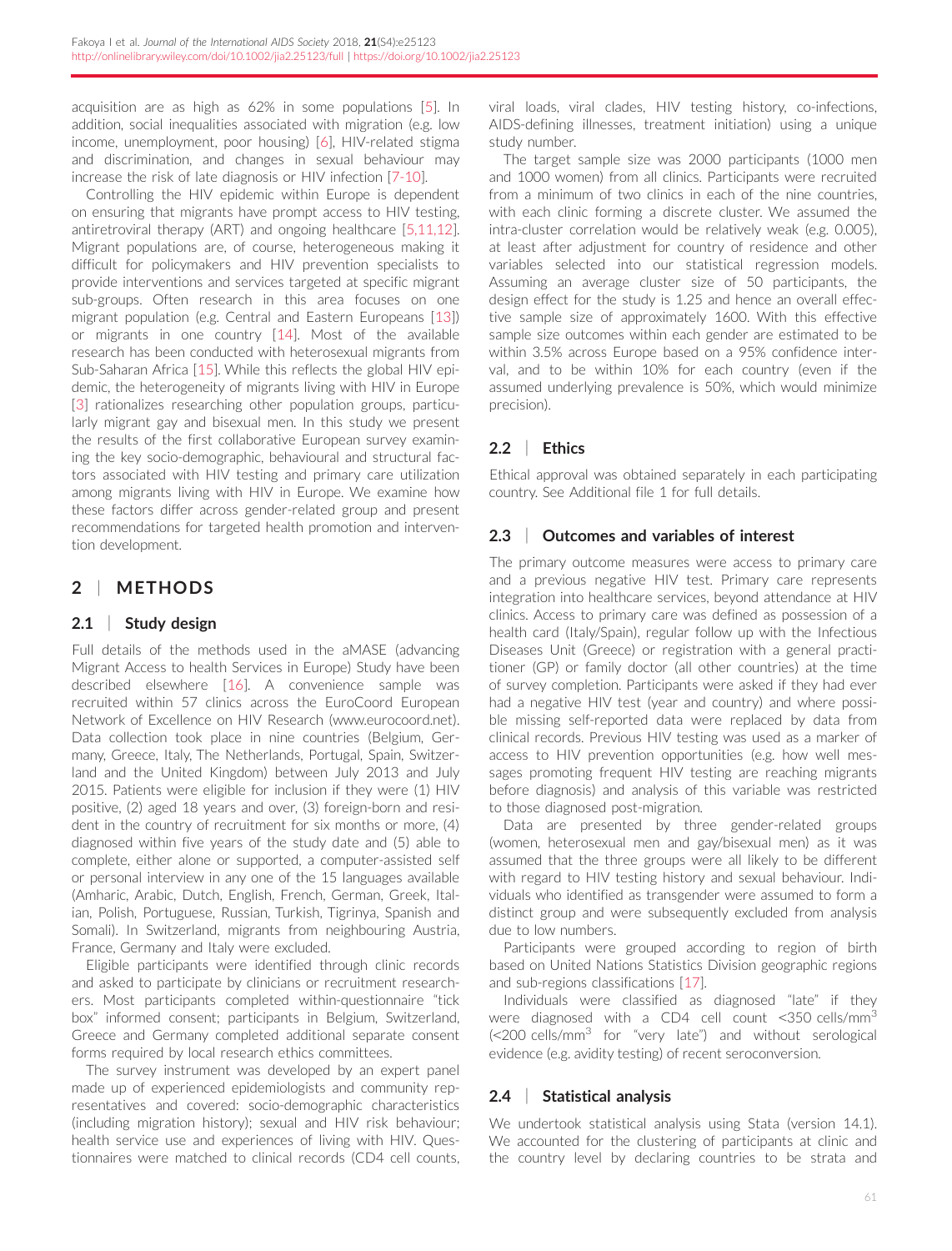clinics to be primary sampling units using the complex survey functions. In descriptive analysis proportions were compared using a design-based chi-square equivalent test and linear regression used to compare means.

Associations between the primary outcomes and sociodemographic/behavioural factors were analysed using logistic regression, with a random effect for clinics. Initial analysis showed that access to primary care was unexpectedly very high in some countries for some gender-related groups (e.g. 100% of women in Italy and The Netherlands). Consequently, for each group, associations are only explored in countries where less than 95% of respondents reported access to primary care.

Factors were first analysed individually (see tables in the results section for variables included in univariate analysis) and those factors found to have significant associations with the primary outcomes  $(\alpha=0.05)$  were incorporated into a regression model using backwards selection from a hierarchy of groups. That is, covariates were arranged into logical groupings (e.g. socioeconomic, sexual behaviour etcetera) with factors considered least important tested for possible removal first. Covariate groupings not significant at the 5% level were discarded (see Table 1). In all models, a priori factors (country of residence, age, region of birth, years since migration, immigration status) were included. Sensitivity analyses were conducted (1) including years since HIV diagnosis as a predefined factor in the models and (2) excluding respondents who had migrated from another country in Europe (if that was not the country of birth). Associations are reported as odds ratios (OR) and adjusted OR (aOR) with 95% confidence intervals. Tests for interaction were performed.

## 3 | RESULTS

Of 3794 patients registered on enrolment logs, 3251 eligible HIV-positive migrants were invited to participate and 2209 (68%) accepted and completed the survey. Participation was higher in men (75%) than in women (64%,  $p < 0.001$ ), and decreased with age (83% in people aged 18 to 24 years and 62% in those aged over 64 years,  $p = 0.04$ ). Those born in Oceania and North America (Rest of World) were most likely to participate compared with those born in Africa or Europe (91.3% vs. 62.4% vs. 64.4%, respectively, p < 0.001).

In total, 2117 respondents (658 women, 1435 men and 24 transgender) with matching clinical records were available for analysis. The 24 transgender participants were excluded from analysis leaving a final sample of 2093 subjects. Respondents were from 152 different countries: 35.1% Africa; 31.6% Latin America & Caribbean and 23.0% Europe (Table [2.](#page-3-0) See Figures S1 and S2 in Additional file 2 for full data). A large proportion of the sample were men (1435/2093; 68.6%) of which 68.9% (989/1435) were men who described their sexual orientation as gay or bisexual; there were differences between the three gender-related groups in nearly all demographic characteristics (Table [2](#page-3-0)). The majority of women and heterosexual men were born in Africa compared with gay/bisexual men (63.1% vs. 57.0% vs. 7.4%,  $p < 0.001$ ) who were more likely to have been born in Latin America/Caribbean (18.2% vs. 16.1% vs. 46.1%,  $p < 0.001$ ). Median times in Current Country of Residence (CCOR) were 7, 10 and 9 years for women, heterosexual men and gay men respectively. Other notable socio-demographic differences were in education level, employment status, income and immigration status with

## Table 1. Covariate groupings of factors significant in univariate analysis for each primary outcome, tested in multivariate analysis in

| Previous negative testing for HIV                                                                                        | Access to primary care                                                                                                   |  |  |  |
|--------------------------------------------------------------------------------------------------------------------------|--------------------------------------------------------------------------------------------------------------------------|--|--|--|
| Women                                                                                                                    |                                                                                                                          |  |  |  |
| 1. Country of residence, Age, Region of birth, Years in current<br>country of residence, Immigration status <sup>a</sup> | 1. Country of residence, Age, Region of birth, Years in current country of<br>residence, Immigration status <sup>a</sup> |  |  |  |
| 2. Antenatal service attendance in the 2 years prior to<br>diagnosis*children                                            | 2. Employment                                                                                                            |  |  |  |
| 3. Number of lifetime sexual partners & Diagnosed with<br>STI before HIV diagnosis                                       | 3. Any health service attendance in two years before diagnosis                                                           |  |  |  |
| 4. Education level                                                                                                       |                                                                                                                          |  |  |  |
| Heterosexual men                                                                                                         |                                                                                                                          |  |  |  |
| 1. Country of residence, Age, Region of birth, Years in<br>current country of residence, Immigration status <sup>a</sup> | 1. Country of residence, Age, Region of birth, Years in current country<br>of residence, Immigration status <sup>a</sup> |  |  |  |
| 2. Number of children cared for in the home                                                                              | 2. Employment                                                                                                            |  |  |  |
|                                                                                                                          | 3. Experience of hunger in past 4 weeks                                                                                  |  |  |  |
| Gay/Bisexual men                                                                                                         |                                                                                                                          |  |  |  |
| 1. Country of residence, Age, Region of birth, Years in<br>current country of residence, Immigration status <sup>a</sup> | 1. Country of residence, Age, Region of birth, Years in current country of<br>residence, Immigration status <sup>a</sup> |  |  |  |
| 2. Number of sexual partners in current country of residence                                                             | 2. Currently on ART                                                                                                      |  |  |  |
| 3. Diagnosed with an STI before HIV diagnosis                                                                            | 3. Any health service attendance in 2 years before diagnosis                                                             |  |  |  |
| 4. Sexual orientation                                                                                                    | 4. Employment & Income                                                                                                   |  |  |  |
| 5 Employment & Income                                                                                                    |                                                                                                                          |  |  |  |

apreselected covariates included in all models. Groupings and order of importance based on a priori assumptions informed by expert insight.

62

# decreasing order of importance  $(1 = \text{most important})$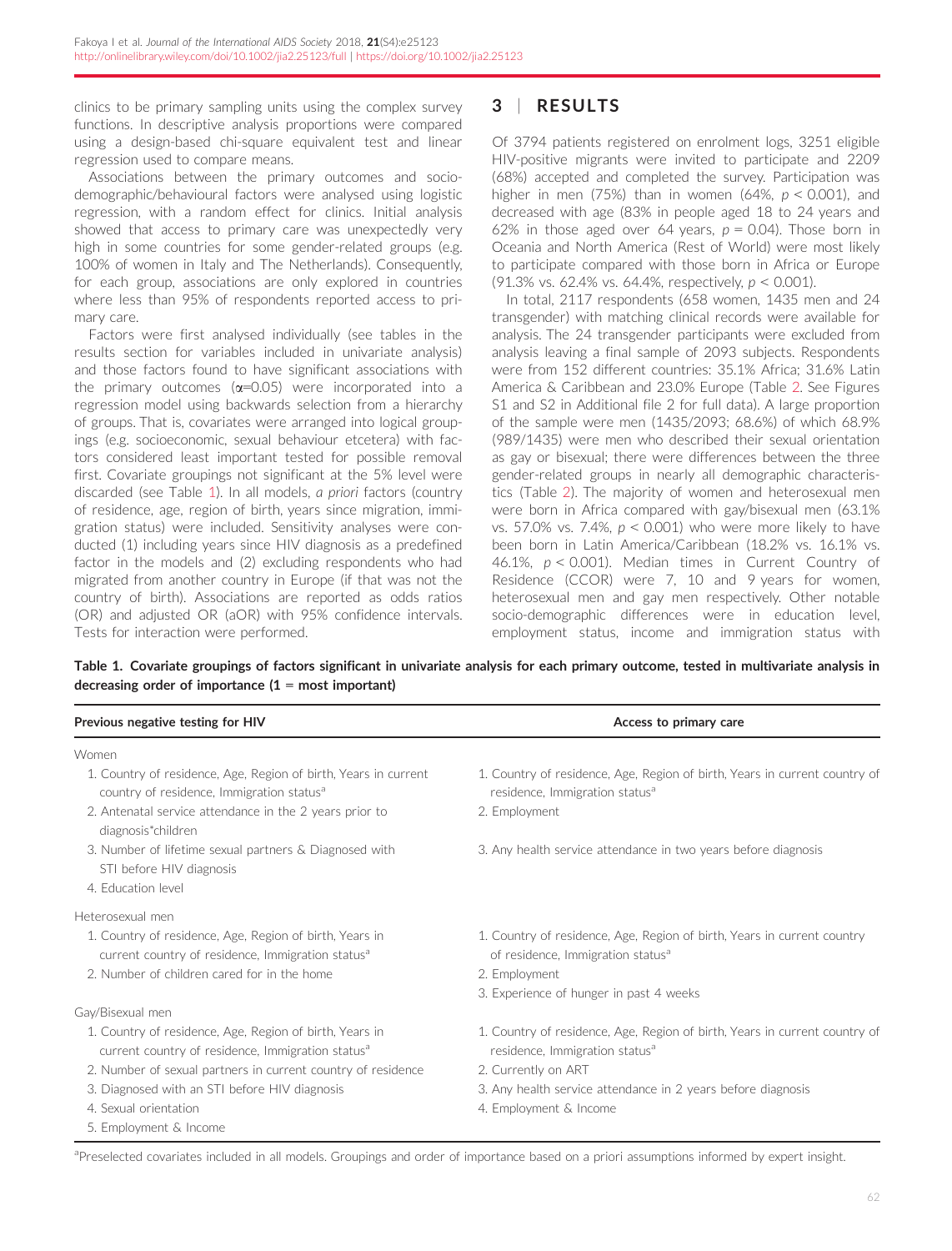## <span id="page-3-0"></span>Table 2. Socio-demographic characteristics of survey respondents, by gender (men separated by sexual orientation)

|                                                                              | Women             | Heterosexual men  | Gay/bisexual men  | p value |
|------------------------------------------------------------------------------|-------------------|-------------------|-------------------|---------|
| Total number of respondents n (row %)                                        | 658 (31.4)        | 446 (21.3)        | 989 (47.3)        |         |
| Median age in years (IQR) <sup>a</sup>                                       | 37 (30.9 to 44.6) | 41 (34.3 to 48.4) | 35 (29.4 to 41.6) |         |
| Region of birth <sup>a</sup>                                                 |                   |                   |                   | < 0.001 |
| Africa                                                                       | 415 (63.1)        | 254 (57.0)        | 73 (7.4)          |         |
| Latin America/Caribbean                                                      | 120 (18.2)        | 72 (16.1)         | 456 (46.1)        |         |
| Rest of World                                                                | 32(4.9)           | 39 (8.7)          | 146 (14.8)        |         |
| Europe                                                                       | 91 (13.8)         | 81 (18.2)         | 314 (31.7)        |         |
| Mean age in years at migration (SD)                                          | 29.3 (9.9)        | 30.1(10.0)        | 26.3(8.7)         | < 0.001 |
| Median years in CCOR (IQR) <sup>a</sup>                                      | 7 (4.1 to 12.7)   | 10 (6.1 to 15.0)  | 9 (4.8 to 13.9)   |         |
| Ethnicity ( $n = 1881$ ) <sup>b</sup>                                        |                   |                   |                   | < 0.001 |
| Black African/Caribbean                                                      | 334 (59.5)        | 205 (51.8)        | 51(5.5)           |         |
| White European                                                               | 92 (16.4)         | 69 (17.4)         | 296 (32.0)        |         |
| Latin American/Hispanic                                                      | 39(7.0)           | 26(6.6)           | 177 (19.2)        |         |
| Mixed Ethnicity                                                              | 44 (7.8)          | 30(7.6)           | 204(22.1)         |         |
| Other                                                                        | 52 (9.3)          | 66 (16.7)         | 196 (21.2)        |         |
| Education: upper secondary or more <sup>a</sup>                              | 322 (48.9)        | 228 (51.1)        | 802 (81.1)        | < 0.001 |
| Employment status: working full/part time <sup>a</sup>                       | 276 (41.9)        | 217 (48.7)        | 666 (67.3)        | < 0.001 |
| Relationship status <sup>a</sup>                                             |                   |                   |                   | 0.005   |
| Married/Cohabitating                                                         | 273 (41.5)        | 195 (43.7)        | 352 (35.6)        |         |
| Single                                                                       | 302 (45.9)        | 170 (38.1)        | 513 (51.9)        |         |
| Living apart relationship/marriage                                           | 83 (12.6)         | 81 (18.2)         | 124 (12.5)        |         |
| Has children <sup>a</sup>                                                    | 474 (72.6)        | 301 (69.2)        | 97 (9.9)          | < 0.001 |
| Religion of those who attend services ( $n = 1165$ ) <sup>a</sup>            |                   |                   |                   | < 0.001 |
| Christian (All denominations)                                                | 428 (85.8)        | 235 (76.1)        | 306 (85.7)        |         |
| Muslim                                                                       | 48 (9.6)          | 67 (21.7)         | 13(3.6)           |         |
| Other                                                                        | 23(4.6)           | 7(2.3)            | 38 (10.6)         |         |
| Sexual orientation (n = $2076$ ) <sup>a</sup>                                |                   |                   |                   | < 0.001 |
| Gay/Lesbian                                                                  | 12(1.8)           | 0(0.0)            | 843 (85.2)        |         |
| Heterosexual                                                                 | 616 (94.5)        | 417 (95.9)        | O(0.0)            |         |
| Bisexual                                                                     | 14(2.1)           | 0(0.0)            | 146 (14.8)        |         |
| Other                                                                        | 10(1.5)           | 18(4.1)           | 0(0.0)            |         |
| Monthly income compared to national minimum wage ( $n = 1975$ ) <sup>a</sup> |                   |                   |                   | < 0.001 |
| More or a lot more                                                           | 65 (10.6)         | 60 (14.3)         | 430 (45.6)        |         |
| About the same                                                               | 82 (13.4)         | 70 (16.7)         | 167(17.7)         |         |
| Less than minimum wage                                                       | 215 (35.0)        | 126 (30.1)        | 189 (20.1)        |         |
| Own wage not earned                                                          | 236 (38.4)        | 148 (35.3)        | 140 (14.7)        |         |
| Not known                                                                    | 16(2.6)           | 15(3.6)           | 16(1.7)           |         |
| Moderate/severe household hunger in past 4 weeks ( $n = 2006$ ) <sup>a</sup> | 136 (21.8)        | 112 (26.8)        | 124 (12.8)        | < 0.001 |
| Immigration status ( $n = 2078$ ) <sup>a</sup>                               |                   |                   |                   | < 0.001 |
| Permanent residency permit                                                   | 335 (51.5)        | 258 (58.4)        | 777 (78.8)        |         |
| Temporary residency permit                                                   | 238 (36.6)        | 147 (33.3)        | 152 (15.4)        |         |
| Asylum seeker/Refugee status                                                 | 77 (11.8)         | 37(8.4)           | 57 (5.8)          |         |
| Unknown                                                                      | 58 (8.9)          | 23(2.2)           | 48 (4.9)          |         |
| Travelled back to country of birth in past year                              | 191 (29.0)        | 133 (29.8)        | 497 (50.3)        | < 0.001 |

Data are n (%), median (Inter-quartile range) or mean (Standard Deviation). N = 2093 unless otherwise stated.

<sup>a</sup>Tested as an independent predictor in univariate analysis for both outcomes.

**bExcludes Portugal due to restrictions on data collection. CCOR=Current Country of Residence.** 

gay/bisexual men more likely to report paid work, higher earnings, higher levels of education and more than three-quarters (78.8%) reporting permanent residency compared with 51.5% of women and 58.4% of heterosexual men (Table 2).

## 3.1 | Access to testing and care pre-diagnosis

Table [3](#page-4-0) shows HIV testing history and clinical characteristics of respondents at the time of diagnosis. Late (or very late)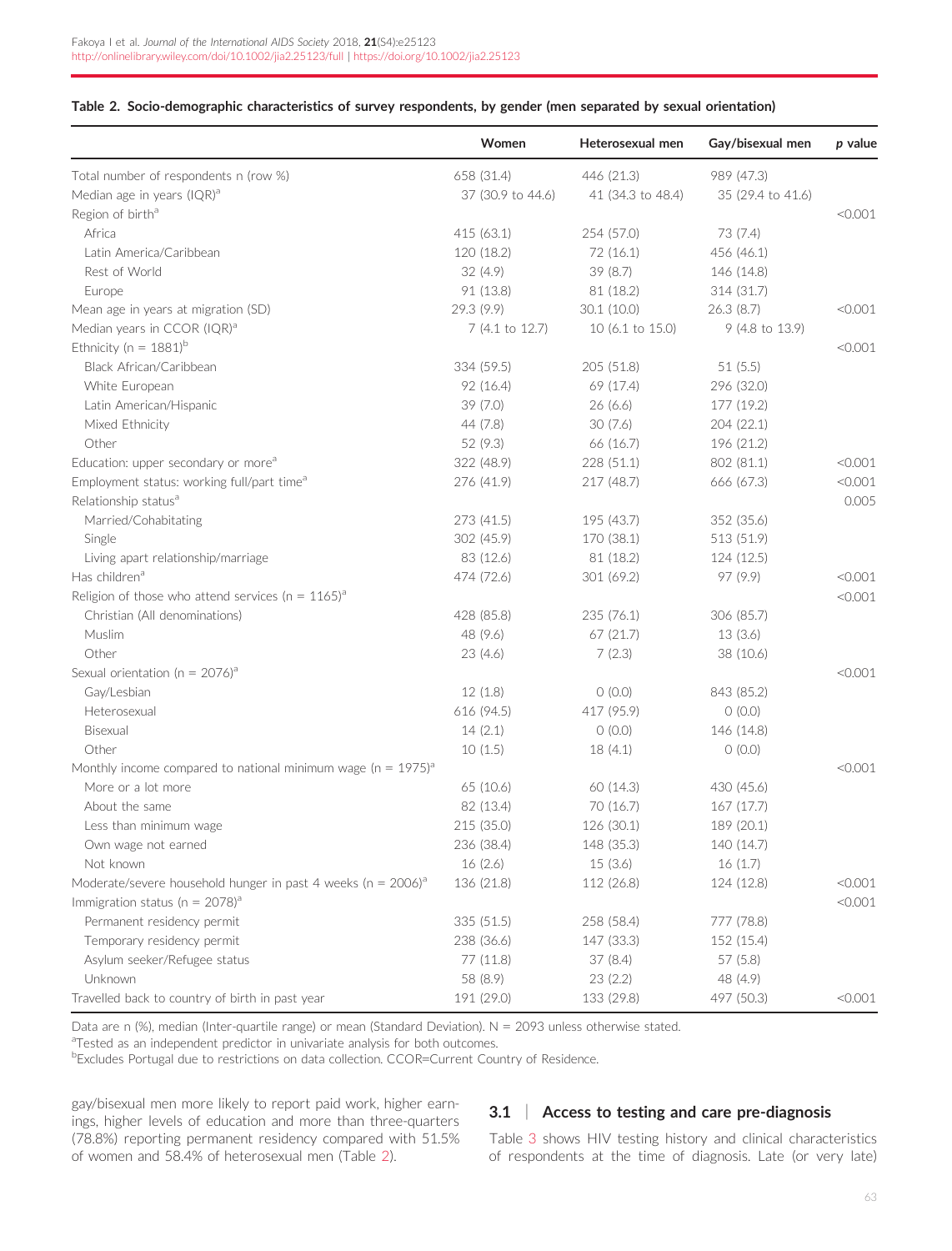#### <span id="page-4-0"></span>Table 3. Characteristics of survey respondents by gender (men separated by sexual orientation) at time of diagnosis

|                                                                                          | Women             | Heterosexual men  | Gay/bisexual men         |
|------------------------------------------------------------------------------------------|-------------------|-------------------|--------------------------|
| Median age in years at diagnosis (IQR)                                                   | 34 (28.4 to 41.8) | 38 (31.7 to 45.7) | 34 (28.4 to 41.8)        |
| Median CD4 cell count at diagnosis (IQR) ( $n = 15$ ) <sup>a</sup>                       | 277 (124 to 438)  | 240 (85 to 409)   | 450 (276 to 639)         |
| Late diagnosis ( $n = 1815$ ) <sup>a,b,c</sup>                                           |                   |                   |                          |
| Diagnosed <350 cells mm <sup>3</sup>                                                     | 293 (50.0)        | 227 (56.9)        | 248 (29.8)               |
| Diagnosed <200 cells mm <sup>3</sup>                                                     | 173 (29.5)        | 148 (37.1)        | 110 (13.3)               |
| Median years between migration to CCOR and diagnosis ( $n = 1859$ ) <sup>a</sup>         | 5(1 to 10)        | 8 (3 to 13)       | 7 (3 to 12)              |
| Diagnosed in CCOR ( $n = 2081$ ) <sup>c</sup>                                            | 598 (91.7)        | 416 (93.9)        | 864 (87.6)               |
| AIDS defining illness within 3 months of diagnosis ( $n = 1997$ )                        | 101(16.0)         | 86 (20.5)         | 63 (6.7)                 |
| $<$ 1 year between negative test and diagnosis (n = 1315)                                | 21(6.8)           | 18 (9.5)          | 181 (22.2)               |
| Attended health services in the 2 years prior to diagnosis ( $n = 1878$ ) <sup>a,c</sup> | 423 (70.7)        | 310 (74.5)        | 717 (83.0)               |
| Can recall mention of HIV testing at health service before                               | 105 (24.8)        | 81 (26.3)         | 279 (38.9)               |
| diagnosis (n = $1448$ ) <sup>a,c</sup>                                                   |                   |                   |                          |
| Place where offered HIV test before diagnosis <sup>a</sup>                               |                   |                   |                          |
| Antenatal ( $n = 55$ )                                                                   | 26 (49)           |                   | $\overline{\phantom{0}}$ |
| Inpatient ( $n = 255$ )                                                                  | 24 (29.6)         | 13 (22.4)         | 24 (27.9)                |
| Emergency ( $n = 322$ )                                                                  | 5(5.7)            | 5(6.9)            | 13(8.0)                  |
| Sexual health clinic or HIV testing clinic ( $n = 257$ )                                 | 14 (66.7)         | 16 (69.6)         | 156 (73.2)               |
| Outpatient ( $n = 317$ )                                                                 | 15(15.2)          | 15 (23.8)         | 35(22.6)                 |
| GP/family doctor ( $n = 690$ )                                                           | 23(11.4)          | 32 (21.3)         | 97 (28.6)                |
| Other services ( $n = 143$ )                                                             | 14 (22.6)         | 9(33.3)           | 13(24.1)                 |
| Place of diagnosis ( $n = 1878$ ) <sup>a,c</sup>                                         |                   |                   |                          |
| Antenatal service                                                                        | 74 (12.4)         | 3(0.7)            | 3(0.3)                   |
| Hospital service, e.g. Emergency/Inpatient/Outpatient                                    | 240 (40.1)        | 196 (47.2)        | 171 (19.8)               |
| Sexual health clinic or HIV testing clinic                                               | 75 (12.5)         | 66 (15.9)         | 376 (43.5)               |
| GP/Family Doctor                                                                         | 105(17.5)         | 95 (22.9)         | 201 (23.3)               |
| Private clinic                                                                           | 17(2.8)           | 7(1.7)            | 43 (5.0)                 |
| Other                                                                                    | 88 (14.7)         | 48 (11.6)         | 70(8.1)                  |
| Tested because unwell/health problems <sup>c</sup>                                       | 261 (39.7)        | 230 (51.6)        | 256 (25.9)               |
| Tested because of perceived risk <sup>c</sup>                                            | 128 (19.5)        | 77 (17.3)         | 384 (38.8)               |
| Previous self-reported negative HIV test ( $n = 2028$ ) <sup>d</sup>                     | 294 (46.7)        | 183 (43.4)        | 801 (82.0)               |
| Country of previous negative test ( $n = 1258$ )                                         |                   |                   |                          |
| Current country of residence                                                             | 128 (44.3)        | 95 (54.0)         | 524 (66.1)               |
| Country of birth                                                                         | 145 (50.2)        | 67 (38.1)         | 218 (27.5)               |
| Other country                                                                            | 16(5.5)           | 14(8.0)           | 51(6.4)                  |

Data are n (%), median (Inter-quartile range) or mean (Standard Deviation). CCOR=Current Country of Residence. N = 2093 unless otherwise stated.

aIndividuals diagnosed in current country of residence only.

<sup>b</sup>Individuals diagnosed with serological evidence of seroconversion (e.g. avidity testing) excluded.

c Tested as an independent predictor in univariate analysis.

dData missing from self-report supplemented from clinic records.

HIV diagnosis was a feature in all groups (50.0% of women, 56.9% of heterosexual men and 29.8% of gay/bisexual men were diagnosed late); most respondents were diagnosed postmigration, with median times to diagnosis five, eight and seven years for women, heterosexual men and gay men respectively (Table 3). Health service attendance in the two years prior to diagnosis was high (>70%) in all groups but less than a quarter of women, 26% of heterosexual men and 38.9% of gay/ bisexual men recalled HIV testing being mentioned/discussed at that time. Of those who had visited a GP before being diagnosed, only 11.4% of women, 21.0% of men and 28.6% of gay/bisexual men recalled being offered an HIV test. Recollections of provider-initiated HIV test discussions in sexual health

clinics were higher: 66% of women, 69.6% of heterosexual men and 73.2% of gay/bisexual men. Less than half of women recalled being offered a test in antenatal care (Table 3).

There were high rates (82.8%) of previous negative testing among migrant gay/bisexual men, but less than half of women and heterosexual men (46.9% and 43.9%, respectively) reported ever having had a negative test (Table 3).

Among women, those who received antenatal care in CCOR (post-migration) were three times as likely to have had a previous negative test (aOR 3.21 95% CI 1.55 to 6.66) than parous women who had not received antenatal care postmigration (Table [4](#page-5-0)). Multivariable analysis among heterosexual men found previous negative testing was significantly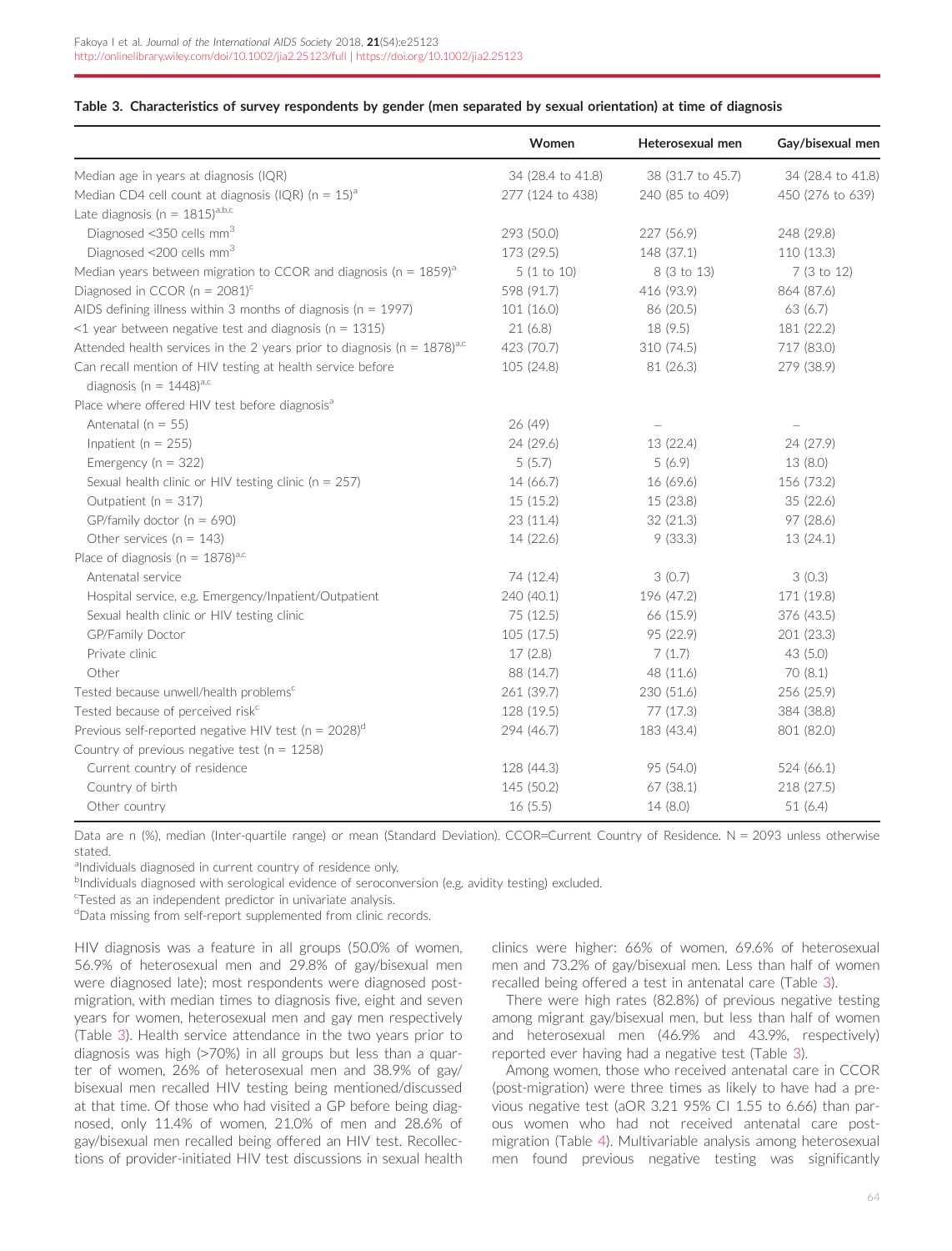<span id="page-5-0"></span>

| Table 4. Factors associated with self-reported previous HIV-negative test <sup>a</sup> , among women, heterosexual men and gay or bisexual |  |  |
|--------------------------------------------------------------------------------------------------------------------------------------------|--|--|
| men living with diagnosed HIV post-migration and attending HIV clinics in Europe                                                           |  |  |

|                                               | % (n/N)        | <b>OR</b>                | <b>AOR</b>               | 95% CI                   | p value |
|-----------------------------------------------|----------------|--------------------------|--------------------------|--------------------------|---------|
| Women $(N = 565)$                             |                |                          |                          |                          |         |
| Current country of residence (CCOR)           |                |                          |                          |                          | 0.233   |
| Belgium                                       | 53.8 (50/93)   | 1.59                     | 1.49                     | 0.72 to 3.10             |         |
| Greece                                        | 29.5 (18/61)   | 0.57                     | 0.68                     | 0.30 to 1.53             |         |
| Germany                                       | 66.7(6/9)      | 3.19                     | 3.21                     | 0.68 to 15.18            |         |
| Italy                                         | 26.1(6/23)     | 0.48                     | 0.59                     | 0.19 to 1.86             |         |
| Netherlands                                   | 50.0 (10/20)   | 1.37                     | 1.79                     | 0.61 to 5.27             |         |
| Portugal                                      | 50.0 (38/76)   | 1.40                     | 1.49                     | 0.74 to 3.02             |         |
| Spain                                         | 42.3 (60/142)  | 1.00                     | 1.00                     | $\overline{\phantom{0}}$ |         |
| Switzerland                                   | 44.9 (22/49)   | 1.04                     | 1.41                     | 0.63 to 3.20             |         |
| United Kingdom                                | 58.7 (54/92)   | 1.96                     | 1.76                     | 0.90 to 3.45             |         |
| Age                                           |                |                          |                          |                          | 0.154   |
| 18 to 24                                      | 35.1 (13/37)   | 0.57                     | 0.71                     | 0.32 to 1.57             |         |
| 25 to 34                                      | 49.5 (100/202) | $1.00\,$                 | 1.00                     |                          |         |
| 35 to 44                                      | 48.4 (90/186)  | 0.96                     | 0.85                     | 0.54 to 1.33             |         |
| 45 to 54                                      | 48.5 (48/99)   | 0.93                     | 0.81                     | 0.47 to 1.41             |         |
| $55+$                                         | 31.7(13/41)    | 0.47                     | 0.36                     | 0.16 to 0.80             |         |
| Region of birth                               |                |                          |                          |                          | 0.305   |
| Africa                                        | 50.6 (176/348) | 1.00                     | 1.00                     |                          |         |
| Latin America/Caribbean                       | 44.5 (49/110)  | 0.78                     | 0.79                     | 0.46 to 1.36             |         |
| Rest of World                                 | 28.0 (7/25)    | 0.38                     | 0.42                     | 0.15 to 1.17             |         |
| Europe                                        | 39.0 (32/82)   | 0.62                     | 0.73                     | 0.41 to 1.30             |         |
| Years resident in country                     |                |                          |                          |                          | 0.050   |
| $\leq$ 2                                      | 41.9 (18/43)   | 0.70                     | 0.57                     | 0.26 to 1.25             |         |
| 3 to 5                                        | 38.0 (57/150)  | 0.56                     | 0.48                     | 0.28 to 0.82             |         |
| 6 to 10                                       | 49.1 (80/163)  | 0.92                     | 0.82                     | 0.52 to 1.31             |         |
| $>10$                                         | 52.2 (109/209) | 1.00                     | 1.00                     |                          |         |
| Immigration status                            |                |                          |                          |                          | 0.327   |
| Permanent residency                           | 50.7 (151/298) | 1.00                     | 1.00                     |                          |         |
| Temporary residency                           | 41.7 (70/168)  | 0.69                     | 0.72                     | 0.46 to 1.13             |         |
| Refugee/Asylum seeker/Unknown                 | 43.4 (43/99)   | 0.76                     | 0.77                     | 0.44 to 1.32             |         |
| Has children                                  |                |                          |                          |                          | 0.006   |
| No children                                   | 44.7 (67/150)  | 1.04                     | 1.00                     | 0.64 to 1.54             |         |
| Has children, no antenatal care in CCOR       | 43.9 (161/367) | 1.00                     | 1.00                     |                          |         |
| Has children, received antenatal care in CCOR | 75.0 (36/48)   | 3.88                     | 3.21                     | 1.55 to 6.66             |         |
| Heterosexual men ( $N = 379$ )                |                |                          |                          |                          |         |
| Current country of residence (CCOR)           |                |                          |                          |                          | 0.106   |
| Belgium                                       | 57.1 (28/49)   | 1.78                     | 2.51                     | 1.14 to 5.52             |         |
| Greece                                        | 32.0(16/50)    | 0.63                     | 0.68                     | $0.30$ to $1.55$         |         |
| Germany                                       | 25.0(2/8)      | 0.44                     | 0.43                     | 0.08 to 2.42             |         |
| Italyb                                        | 0.0 (0/15)     | $\overline{\phantom{0}}$ | $\overline{\phantom{0}}$ |                          |         |
| Netherlands                                   | 52.6 (10/19)   | 1.48                     | 2.24                     | 0.79 to 6.33             |         |
| Portugal                                      | 40.0 (16/40)   | 0.89                     | 0.92                     | 0.42 to 2.04             |         |
| Spain                                         | 42.9 (48/112)  | 1.00                     | 1.00                     | ÷,                       |         |
| Switzerland                                   | 53.5 (23/43)   | 1.53                     | 1.41                     | 0.65 to 3.06             |         |
| United Kingdom                                | 51.7 (30/58)   | 1.42                     | 1.55                     | 0.76 to 3.14             |         |
| Age (years)                                   |                |                          |                          |                          | 0.092   |
| 18 to 24                                      | 30.0 (3/10)    | 0.39                     | 0.36                     | 0.08 to 1.56             |         |
| 25 to 34                                      | 50.5 (47/93)   | 0.92                     | 0.88                     | 0.50 to 1.56             |         |
| 35 to 44                                      | 50.7 (73/144)  | 1.00                     | 1.00                     | $\overline{\phantom{0}}$ |         |
| 45 to 54                                      | 39.4 (37/94)   | 0.65                     | 0.58                     | 0.33 to 1.00             |         |
| $55+$                                         | 34.2 (13/38)   | 0.54                     | 0.42                     | 0.19 to 0.94             |         |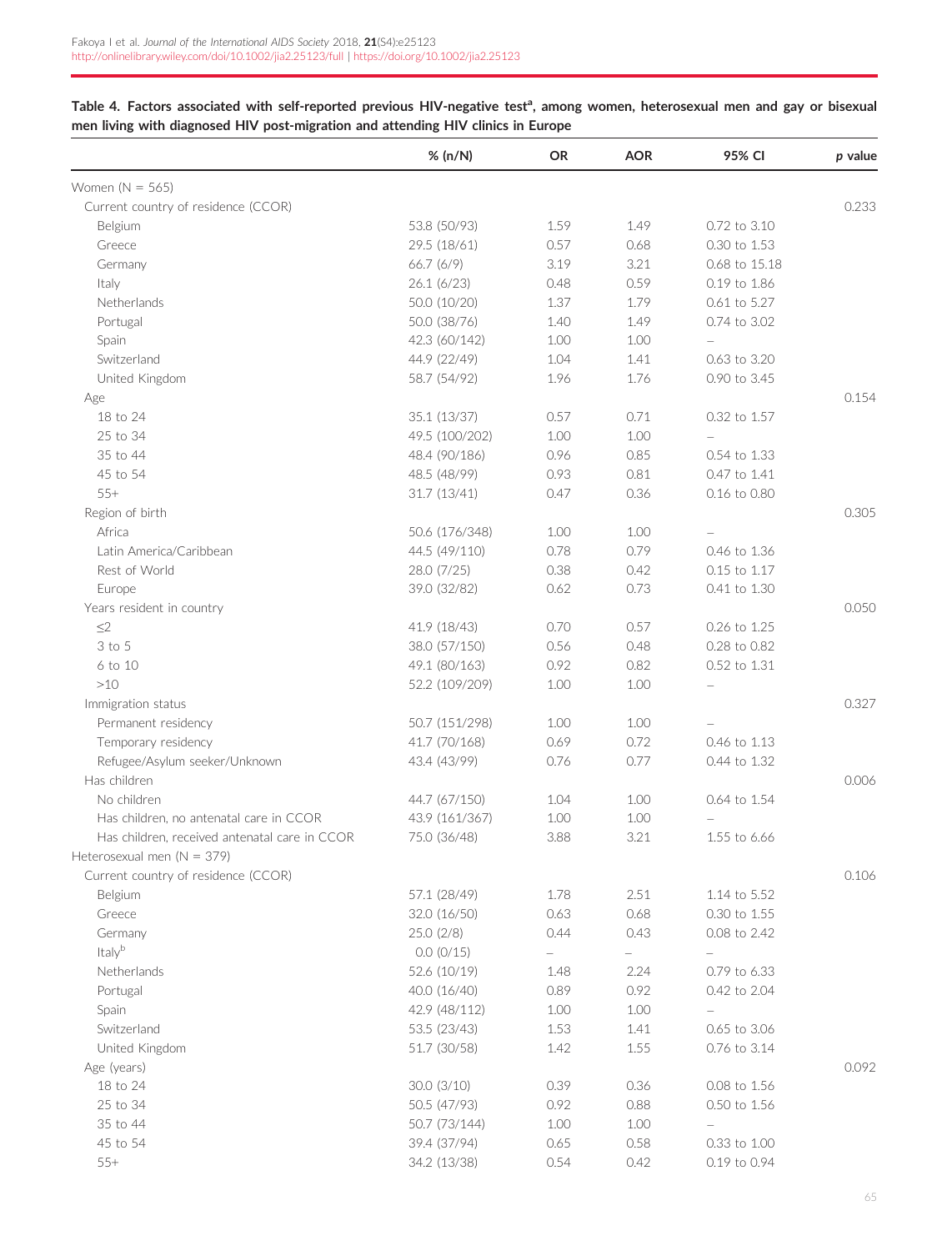## Table 4. (Continued)

|                                                           | % (n/N)        | <b>OR</b> | <b>AOR</b> | 95% CI        | p value |
|-----------------------------------------------------------|----------------|-----------|------------|---------------|---------|
| Region of birth                                           |                |           |            |               | 0.578   |
| Africa                                                    | 44.2 (91/206)  | 1.00      | 1.00       |               |         |
| Latin America/Caribbean                                   | 48.4 (31/64)   | 1.26      | 1.32       | 0.69 to 2.52  |         |
| Rest of World                                             | 38.2 (13/34)   | 0.82      | 1.10       | 0.48 to 2.54  |         |
| Europe                                                    | 50.7 (38/75)   | 1.35      | 1.55       | 0.81 to 2.97  |         |
| Years resident in country                                 |                |           |            |               | 0.428   |
| $\leq$                                                    | 50.0(5/10)     | 0.98      | 1.96       | 0.47 to 8.22  |         |
| 3 to 5                                                    | 45.5 (25/55)   | 0.90      | 1.25       | 0.60 to 2.60  |         |
| 6 to 10                                                   | 51.4 (56/109)  | 1.34      | 1.54       | 0.90 to 2.64  |         |
| >10                                                       | 42.4 (87/205)  | 1.00      | 1.00       |               |         |
| Immigration status                                        |                |           |            |               | 0.013   |
| Permanent residency                                       | 50.0 (117/234) | 1.00      | 1.00       |               |         |
| Temporary residency                                       | 33.7 (29/86)   | 0.42      | 0.41       | 0.23 to 0.75  |         |
| Refugee/Asylum seeker/Unknown                             | 45.8 (27/59)   | 0.80      | 0.55       | 0.27 to 1.15  |         |
| Gay or bisexual men ( $n = 780$ )                         |                |           |            |               |         |
| Current country of residence                              |                |           |            |               | < 0.001 |
| Belgium                                                   | 83.1 (49/59)   | 1.13      | 0.65       | 0.27 to 1.60  |         |
| Greece                                                    | 44.4 (20/45)   | 0.15      | 0.12       | 0.05 to 0.29  |         |
| Germany                                                   | 50.0(3/6)      | 0.26      | 0.17       | 0.02 to 1.28  |         |
| Italyb                                                    |                |           |            |               |         |
|                                                           | 0.0(0/4)       | 1.00      | 1.00       |               |         |
| Netherlands                                               | 90.3 (56/62)   | 1.75      | 1.33       | 0.48 to 3.69  |         |
| Portugal                                                  | 91.1 (41/45)   | 1.72      | 3.41       | 1.11 to 10.50 |         |
| Spain                                                     | 83.8 (299/357) | $1.00\,$  | 1.00       |               |         |
| Switzerland                                               | 78.4 (29/37)   | 0.66      | 0.63       | 0.24 to 1.67  |         |
| United Kingdom                                            | 89.3 (151/169) | 1.71      | 1.06       | 0.53 to 2.13  |         |
| Age (years)                                               |                |           |            |               | 0.045   |
| 18 to 24                                                  | 70.6 (48/68)   | 0.54      | 0.43       | 0.22 to 0.85  |         |
| 25 to 34                                                  | 83.8 (269/321) | 1.00      | 1.00       |               |         |
| 35 to 44                                                  | 83.6 (219/262) | 0.99      | 0.90       | 0.54 to 1.51  |         |
| 45 to 54                                                  | 90.3 (93/103)  | 1.61      | 1.87       | 0.82 to 4.25  |         |
| $55+$                                                     | 73.1 (19/26)   | 0.57      | 1.10       | 0.33 to 3.62  |         |
| Region of birth                                           |                |           |            |               | 0.292   |
| Africa                                                    | 76.9 (40/52)   | 0.67      | 1.36       | 0.54 to 3.40  |         |
| Latin America/Caribbean                                   | 83.3 (319/383) | 1.00      | 1.00       |               |         |
| Rest of World                                             | 81.3 (87/107)  | 0.84      | 1.17       | 0.55 to 2.51  |         |
| Europe                                                    | 84.9 (202/238) | $1.02\,$  | 1.84       | 0.97 to 3.50  |         |
| Years resident in country                                 |                |           |            |               | 0.128   |
| $\leq$ 2                                                  | 90.7 (39/43)   | 1.65      | 3.71       | 1.09 to 12.66 |         |
| 3 to 5                                                    | 80.3 (118/147) | 0.87      | 1.79       | 0.90 to 3.53  |         |
| 6 to 10                                                   | 82.8 (212/256) | 0.98      | 1.13       | 0.67 to 1.91  |         |
| $>10$                                                     | 83.5 (279/334) | 1.00      | 1.00       |               |         |
| Immigration status                                        |                |           |            |               | 0.125   |
| Permanent residency                                       | 85.4 (527/617) | 1.00      | 1.00       |               |         |
| Temporary residency                                       | 78.1 (89/114)  | 0.63      | 0.72       | 0.38 to 1.37  |         |
| Refugee/Asylum seeker/Unknown                             | 65.3 (32/49)   | 0.35      | 0.44       | 0.20 to 0.99  |         |
| Number of sexual partners in current country of residence |                |           |            |               | 0.008   |
| O to 5                                                    | 81.3 (109/134) | 0.33      | 0.41       | 0.18 to 0.93  |         |
| 6 to 10                                                   | 72.6 (61/84)   | 0.18      | 0.32       | 0.14 to 0.74  |         |
| 11 to 20                                                  | 81.4 (79/97)   | 0.33      | 0.41       | 0.18 to 0.93  |         |
| 21 to 50                                                  | 73.4 (94/128)  | 0.21      | 0.24       | 0.12 to 0.49  |         |
| 51 to 100                                                 | 86.0 (104/121) | 0.46      | 0.46       | 0.21 to 1.02  |         |
| More than 100                                             | 93.1 (201/216) | $1.00\,$  | 1.00       |               |         |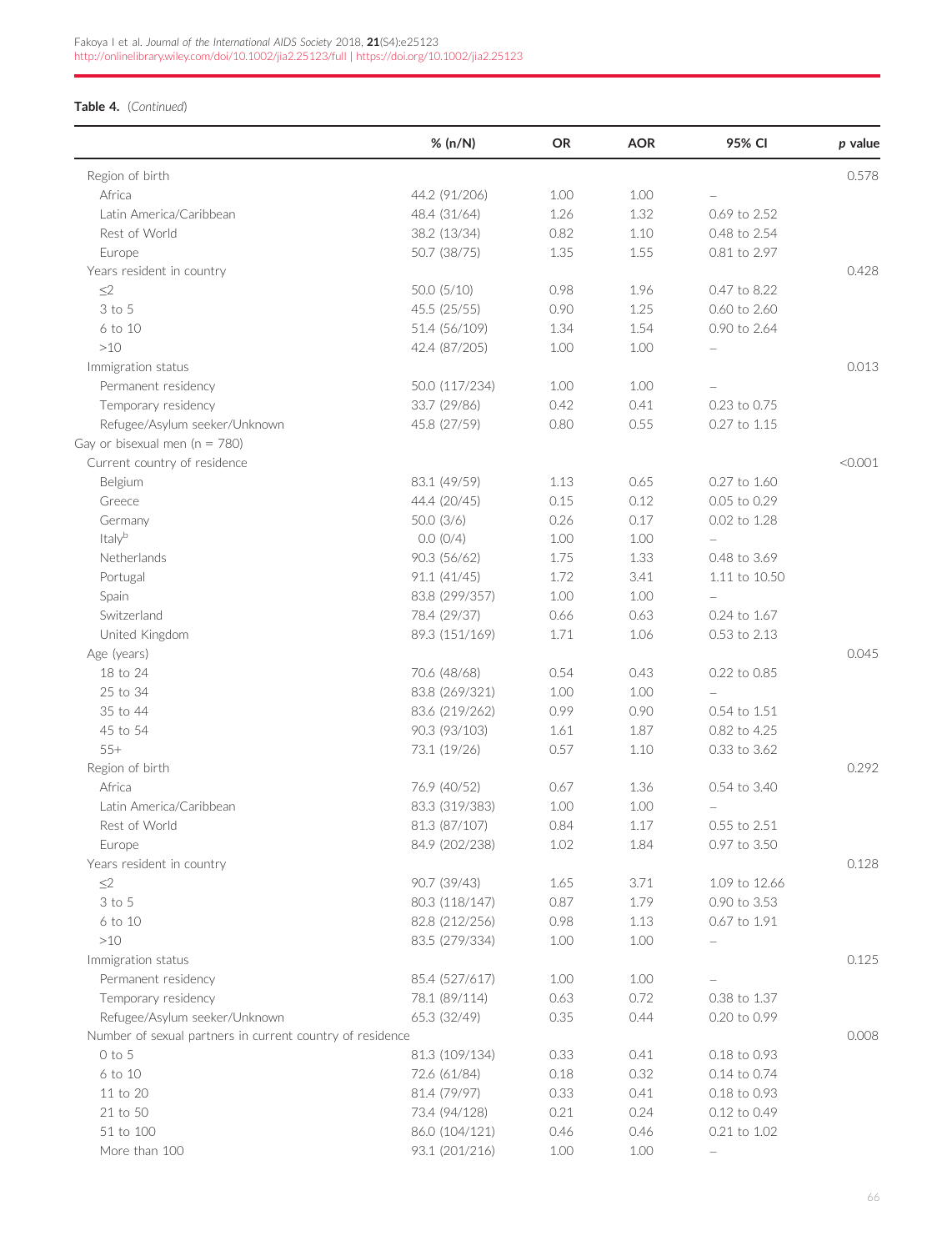#### Table 4. (Continued)

|                                         | % (n/N)        | <b>OR</b> | <b>AOR</b> | 95% CI           | p value |
|-----------------------------------------|----------------|-----------|------------|------------------|---------|
| Diagnosed with STI before HIV diagnosis |                |           |            |                  | < 0.001 |
| <b>No</b>                               | 75.2 (354/471) | 1.00      | 1.00       | -                |         |
| Yes                                     | 95.1 (294/309) | 6.42      | 4.41       | 2.42 to 8.03     |         |
| Sexual orientation                      |                |           |            |                  | 0.002   |
| Gay                                     | 85.4 (568/665) | 1.00      | 1.00       | -                |         |
| Bisexual                                | 69.6 (80/115)  | 0.37      | 0.43       | $0.25$ to $0.74$ |         |

OR, odds ratio; AOR, adjusted odds ratio; 95% CI, 95% confidence interval; ART, antiretroviral therapy; STI, sexually transmitted infection.

<sup>a</sup>After final model selection. All models adjusted for factors listed in the model.

**Excluded from multivariable analysis because of perfect prediction (separation).** 

associated with immigration status, with those with temporary residency significantly less likely to have had a previous test than those with permanent residency (aOR 0.41 95% CI 0.23 to 0.75; Table [4\)](#page-5-0) after adjusting for CCOR, age, region of birth and years since migration. Among gay/bisexual men, negative testing was significantly associated with: CCOR, age, total number of sexual partners in CCOR, previous diagnosis with a sexually transmitted infection and sexual orientationwith bisexual men being less likely (aOR 0.43 95% CI 0.25 0.74) to have had a previous negative test than gay men (Table [4\)](#page-5-0). Sensitivity analyses did not indicate that including the number of years since HIV diagnosis would improve the multivariable models and did not affect the associations of the other factors. Sensitivity analysis excluding respondents who had migrated from another country in Europe ( $n = 188$ ) did not appreciably alter the findings.

## 3.2 | Access to treatment and ongoing care

Most participants in all groups were on antiretroviral treatment and 77.2% of women, 75.9% of heterosexual men and 77.9% of gay/bisexual men on treatment had an undetectable viral load (<50 copies/mL; Table [5](#page-8-0)). Most of those not on treatment reported this was because of their doctor's advice or because they were newly diagnosed. Around a third of women (32.2%) had experienced difficulties with health services since migration, a third of whom cited long waiting times in clinics, 22% did not trust GP confidentiality while 19.9% said they were unclear of their legal rights to access care (Table [5\)](#page-8-0). Slightly fewer men of either sexual orientation group reported difficulties overall. Among gay/bisexual men, long waiting times were a problem for 40.1% who reported difficulties, whereas 25.3% were unclear of their rights to access care. For heterosexual men who reported problems, language barriers presented difficulties for 27.7% and a quarter (25.3%) were unclear of their rights to access care.

Travel expenses and prescription costs presented additional barriers for those who funded this element of their care. The cost of prescriptions (for all medication, not just Antiretrovirals) resulted in delaying or forgoing medications for 8.3% of women, 8.8% of heterosexual men and 4.9% of gay/bisexual men. Around one in ten women (11.9%), 15.1% of heterosexual men and 6.9% of gay/bisexual men reported missing appointments due to travel costs (Table [5](#page-8-0)).

Access to primary care was varied across countries. In Greece, Germany, Italy, the Netherlands and United Kingdom >95% of respondents in one or more gender-related group reported having a primary care physician or access to an infectious disease unit (Table [6](#page-9-0)). In multivariable analysis, access to primary care was associated with CCOR and immigration status in all three groups. In addition, years since migration and being on antiretroviral therapy remained significantly associated with access to primary care among gay/bisexual men.

There were no significant interactions between CCOR or country of birth and any of the factors in the models selected for any group (data not shown).

## 4 | DISCUSSION

This study provides valuable data about the barriers and facilitators to secondary HIV prevention and accessing primary care for different migrant groups living with HIV in Europe. In addition, we have shown that for migrant women and heterosexual men, structural factors related to child-bearing or immigration status have a strong association with access to HIV testing. For migrant gay/bisexual men barriers to testing are mainly related to sexual behavioural factors with bisexual men and those with fewer partners less likely to have a previous negative test. Access to primary care, an indicator of integration into health services, was found to be strongly associated with current country of residence in all groups and immigration status among women and gay/bisexual men.

## 4.1 | Policy Implications

Our findings suggest that for migrant women and heterosexual men, interventions that target sexual behaviour or other individual-level lifestyle factors might not be particularly successful in increasing the uptake of HIV testing. Rather, interventions that aim to address structural barriers could achieve more in the effort to increase access to earlier and regular testing. Large numbers in each group had attended primary care in the two years prior to diagnosis, however, attendance was not associated with the probability of having a negative test before diagnosis, or was it associated with late diagnosis (data not shown). The low proportion of individuals offered an HIV test before diagnosis suggests that there are continued missed opportunities for HIV testing, particularly in primary care. Policies advocating opportunistic provider-initiated testing, as provided in antenatal services in much of Europe, have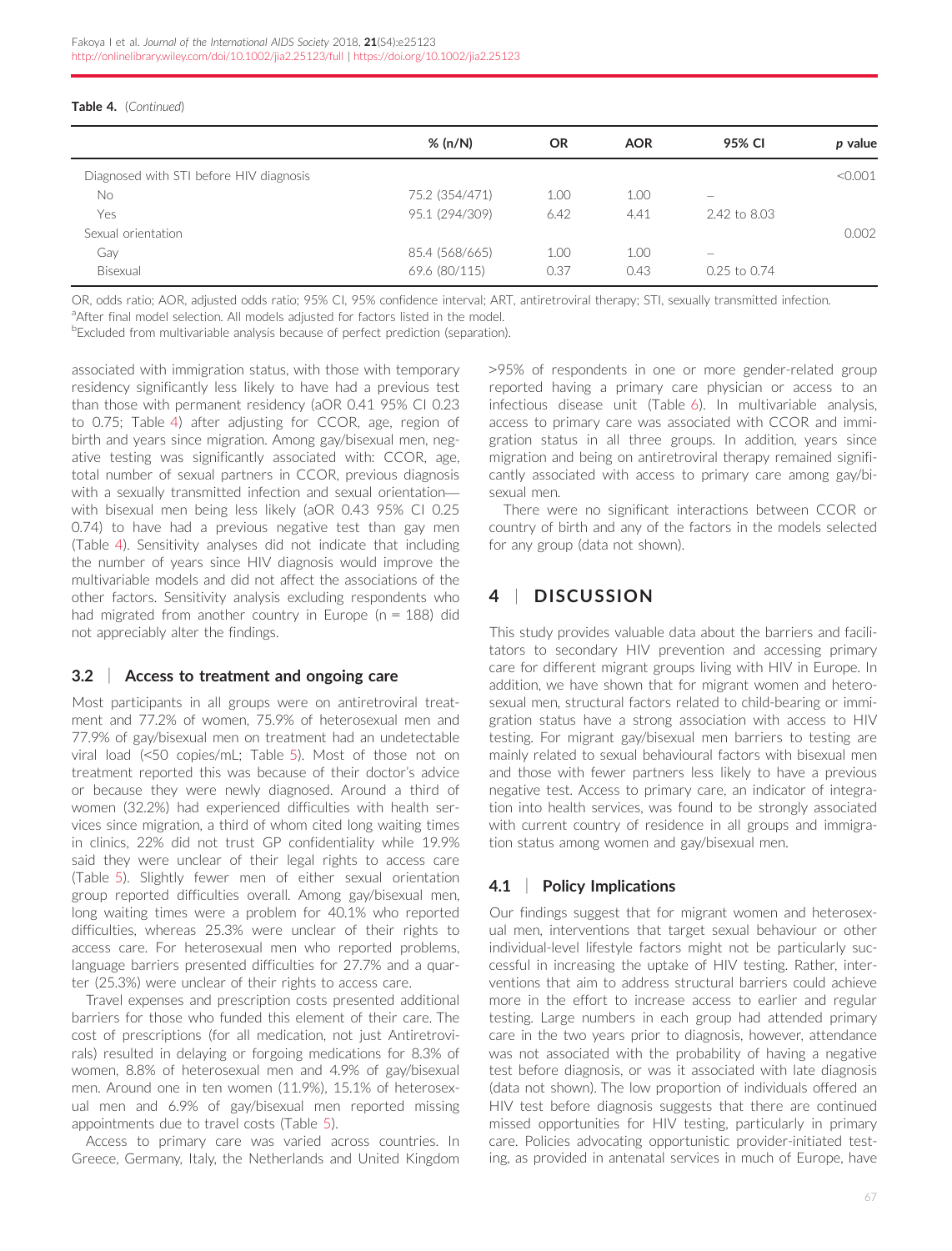|                                                                                           | Women      | Heterosexual men | Gay/bisexual men |
|-------------------------------------------------------------------------------------------|------------|------------------|------------------|
| Most recent CD4 cell count $\geq$ 350 cells mm3 (n = 2011)                                | 494 (76.8) | 282 (65.4)       | 814 (86.9)       |
| Undetectable viral load (<50 copies/mL) ( $n = 1540$ ) <sup>a</sup>                       | 409 (77.2) | 290 (75.9)       | 489 (77.9)       |
| Currently not on HIV treatment ( $n = 2090$ ) <sup>b</sup>                                | 105(16.0)  | 40 (9.0)         | 312 (31.6)       |
| Reason not on HIV treatment ( $n = 457$ )                                                 |            |                  |                  |
| Doctor's advice or newly diagnosed                                                        | 90 (85.7)  | 33(82.5)         | 276 (88.5)       |
| High cost or otherwise inaccessible                                                       | 3(2.9)     | 0(0.0)           | 15(4.8)          |
| Fear of side effects or other difficulties taking medication                              | 9(8.6)     | 5(12.5)          | 25(8.0)          |
| Other reason                                                                              | 7(6.7)     | 3(7.5)           | 16(5.1)          |
| Access to primary care ( $n = 2076$ )                                                     | 552 (85.1) | 369(83.5)        | 833 (84.6)       |
| Government-funded HIV treatment and care ( $n = 972$ )b,c                                 | 244 (78.2) | 162 (78.6)       | 319 (70.3)       |
| Experienced difficulties with health service in CCOR ( $n = 2093$ )                       | 211 (32.3) | 132 (29.9)       | 272 (27.7)       |
| No GP/Health card/insurance ( $n = 628$ )                                                 | 33(15.3)   | 18(13.1)         | 58 (20.9)        |
| Unclear of rights to access medical care ( $n = 629$ )                                    | 43 (19.9)  | 35(25.5)         | 70 (25.3)        |
| Long waiting times for an appointment/in the clinic ( $n = 628$ )                         | 72 (33.3)  | 29(21.2)         | 111 (40.1)       |
| Does not trust the GP confidentiality ( $n = 628$ )                                       | 48 (22.2)  | 31(22.6)         | 37(13.4)         |
| Difficulty communicating with staff because of language differences ( $n = 628$ )         | 55(25.5)   | 38 (27.7)        | 38 (13.7)        |
| Difficulty negotiating healthcare system (e.g. finding GP, payment, travel) ( $n = 629$ ) | 22(10.2)   | 13(9.5)          | 31(11.2)         |
| Missed clinical appointments because of travel expenses ( $n = 2071$ )                    | 77 (11.9)  | 66(15.1)         | 68 (6.9)         |
| Delayed/forwent medication because of prescription costs ( $n = 2078$ ) <sup>d</sup>      | 54 (8.3)   | 39(8.8)          | 48 (4.9)         |

#### <span id="page-8-0"></span>Table 5. HIV treatment characteristics of aMASE clinic survey respondents, by gender (men separated by sexual orientation)

Data are n (%).CCOR, Current Country of Residence.

aOnly those on antiretroviral therapy (ART).

<sup>b</sup>Tested as an independent predictor in univariate analysis.

c Excludes co-pays.

dIncludes medicines other than antiretroviral therapy.

been successful in increasing HIV testing and diagnosing women at earlier stages of infection [\[18\]](#page-12-0) and a similar approach could work in primary care. Previous studies have shown that the introduction of routine, rapid or point-of-care testing in primary care is feasible and acceptable, especially among migrant or black and minority ethnic communities [\[19-22\]](#page-12-0). In addition, there may still be missed opportunities for testing in antenatal care as less than half of those who attended recalled HIV being mentioned during their visit. It is possible that women were unaware of routine opt-out testing. However, as multivariable analysis indicated that previous negative testing was associated with post-migration antenatal care these findings are difficult to interpret.

Missed opportunities are also likely to shape the HIV epidemic among migrant gay and bisexual men. Findings from this study support others that suggest that health promotion specialists may wish to consider targeted HIV testing interventions with men who identify as bisexual or who have low numbers of sexual partners [\[23-26\]](#page-12-0). Although the vast majority of gay/bisexual men had previously tested negative for HIV, over half had seroconverted within two years of their last negative test. This suggests there remain unmet HIV prevention needs, particularly about safer sex and condom use in this group, as highlighted by other studies [\[23-27\]](#page-12-0). Policymakers might need to expedite access to biomedical interventions such as Pre-exposure Prophylaxis (PrEP) that have been shown to be highly effective in European contexts [[28,29](#page-12-0)] for migrant MSM and focus combination prevention efforts on this group in an effort to reduce seroconversion. Incorporating

migration status with transmission risk in national surveillance data will enhance the ability to monitor and address HIV prevention needs for migrant MSM. In this study, we have shown that the main barriers to accessing ongoing healthcare are similar to those expressed by patients living with other chronic conditions, for example, long waiting times and difficulties with appointments [[30,31](#page-12-0)]. This is perhaps to be expected as the mechanisms of accessing care are well documented as barriers, particularly among migrants who have competing interests which deprioritize health concerns [[10](#page-12-0)].

Immigration legislation differs across Europe and changes to health policy affecting migrants frequently occur [[32,33](#page-12-0)]. While all countries in this survey currently provide free ART for at least some migrants, only the United Kingdom provides all migrants with free ART regardless of their immigration status (see OptTest for more details [[33](#page-12-0)]). However, even in the United Kingdom such affordable healthcare does not extend to other health conditions, which may present challenges for migrants living with multimorbidities.

Within this survey a substantial proportion of respondents were not taking ART, possibly because the data from this study were collected before updated European HIV Treatment Guidelines recommended immediate ART initiation irrespective of CD4 count [[34\]](#page-12-0). The impact of the new guidelines on the uptake of ART in this population cannot be known from this study and further research is needed to establish if there remains a substantial (16 to 31%) deficit in uptake of ART, particularly among migrant gay and bisexual men, and whether high treatment costs are a barrier to ART initiation or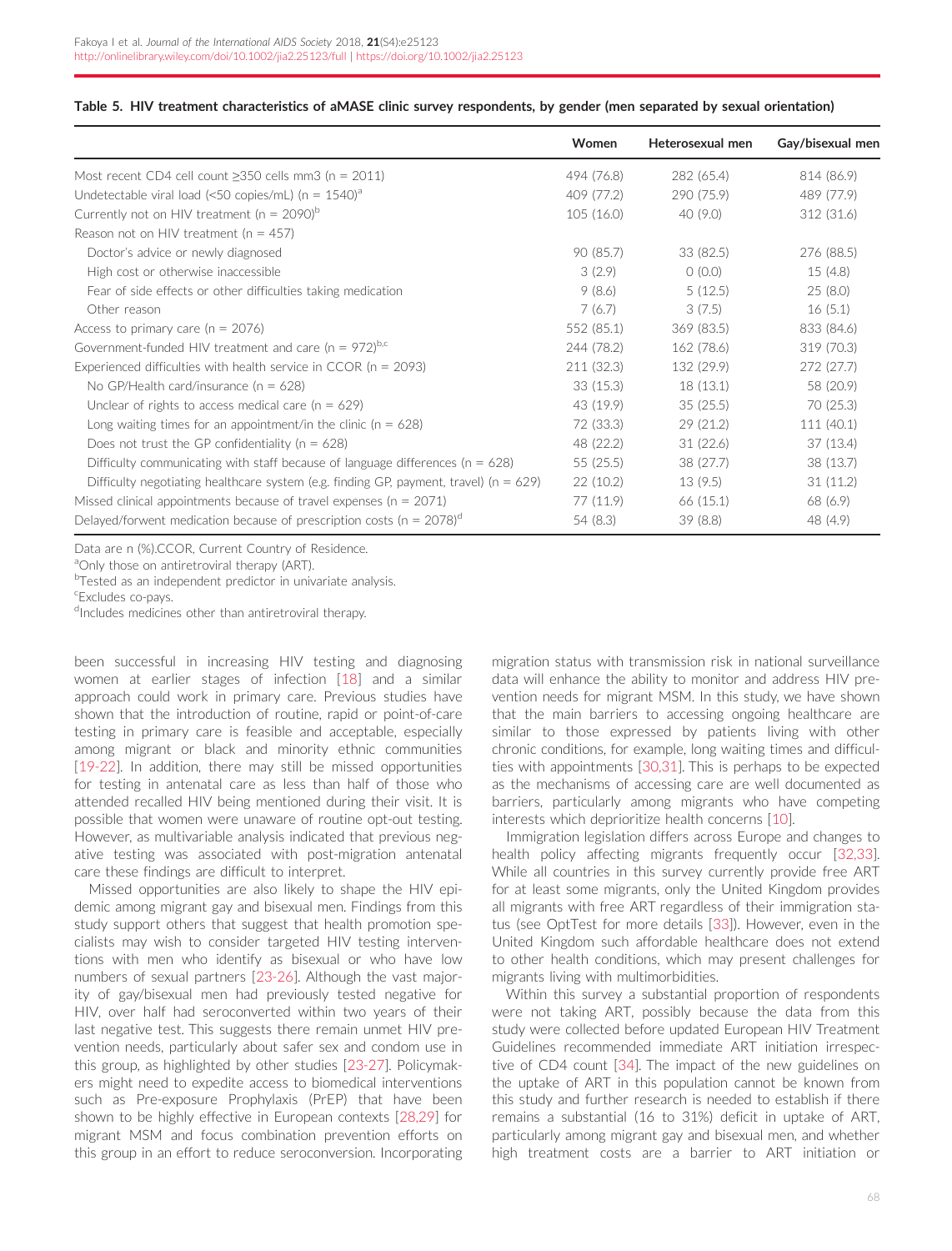<span id="page-9-0"></span>Table 6. Factors associated with access to primary care<sup>a</sup> among women, heterosexual men and gay/bisexual men living with diagnosed HIV and attending HIV clinics in Europe

|                                | % (n/N)        | <b>OR</b>                | <b>AOR</b>               | 95% CI       | p value |
|--------------------------------|----------------|--------------------------|--------------------------|--------------|---------|
| Women $(N = 409)$              |                |                          |                          |              |         |
| Current country of residence   |                |                          |                          |              | < 0.001 |
| Belgium                        | 81.5 (88/108)  | 0.38                     | 0.42                     | 0.17 to 1.04 |         |
| Greeceb                        | 98.5 (65/66)   |                          | $\overline{\phantom{0}}$ |              |         |
| Germanyb                       | 80.0 (8/10)    |                          |                          |              |         |
| Italyb                         | 100.0 (35/35)  |                          |                          |              |         |
| Netherlandsb                   | 100.0 (20/20)  |                          |                          |              |         |
| Portugal                       | 54.8 (46/84)   | 0.10                     | 0.09                     | 0.04 to 0.21 |         |
| Spain                          | 92.1 (140/152) | 1.00                     | 1.00                     |              |         |
| Switzerland                    | 66.2 (43/65)   | 0.17                     | 0.22                     | 0.09 to 0.56 |         |
| United Kingdom <sup>b</sup>    | 98.2 (107/109) |                          | $\overline{\phantom{a}}$ |              |         |
| Age (years)                    |                |                          |                          |              | 0.129   |
| 18 to 24                       | 71.4 (20/28)   | 0.69                     | 0.47                     | 0.17 to 1.28 |         |
| 25 to 34                       | 78.4 (120/153) | 1.00                     | 1.00                     |              |         |
| 35 to 44                       | 80.0 (108/135) | 1.10                     | 1.04                     | 0.54 to 1.98 |         |
| 45 to 54                       | 81.5 (53/65)   | 1.21                     | 1.24                     | 0.52 to 2.95 |         |
| $55+$                          | 57.1 (16/28)   | 0.37                     | 0.39                     | 0.14 to 1.08 |         |
| Region of birth                |                |                          |                          |              | 0.420   |
| Africa                         | 74.5 (190/255) | 1.00                     | 1.00                     |              |         |
| Latin America/Caribbean        | 86.9 (86/99)   | 2.26                     | 0.90                     | 0.39 to 2.06 |         |
| Rest of World                  | 61.5(8/13)     | 0.55                     | 0.35                     | 0.09 to 1.34 |         |
| Europe                         | 78.6 (33/42)   | 1.25                     | 0.66                     | 0.25 to 1.70 |         |
| Years resident in country      |                |                          |                          |              | 0.252   |
| $\leq$ 2                       | 62.8 (27/43)   | 0.26                     | 0.40                     | 0.14 to 1.12 |         |
| 3 to 5                         | 71.7 (91/127)  | 0.39                     | 0.45                     | 0.20 to 1.03 |         |
| 6 to 10                        | 79.3 (88/111)  | 0.59                     | 0.60                     | 0.27 to 1.35 |         |
| $>10$                          | 86.7 (111/128) | 1.00                     | 1.00                     |              |         |
| Immigration status             |                |                          |                          |              | 0.028   |
| Permanent residency            | 84.0 (178/212) | 1.00                     | 1.00                     |              |         |
| Temporary residency            | 68.1 (81/119)  | 0.41                     | 0.41                     | 0.22 to 0.79 |         |
| Refugee/Asylum seeker/Unknown  | 74.4 (58/78)   | 0.55                     | 0.56                     | 0.26 to 1.21 |         |
| Heterosexual men ( $N = 271$ ) |                |                          |                          |              |         |
| Current country of residence   |                |                          |                          |              | 0.004   |
| Belgium                        | 63.3 (38/60)   | 0.25                     | 0.34                     | 0.14 to 0.85 |         |
| Greeceb                        | 96.3 (52/54)   | $\qquad \qquad -$        | $\qquad \qquad -$        |              |         |
| Germanyb                       | 100.0 (9/9)    |                          |                          |              |         |
| Italyb                         | 100.0 (23/23)  |                          |                          |              |         |
| Netherlandsb                   | 90.5 (19/21)   |                          |                          |              |         |
| Portugal                       | 72.1 (31/43)   | 0.37                     | 0.24                     | 0.09 to 0.61 |         |
| Spain                          | 87.4 (104/119) | 1.00                     | 1.00                     |              |         |
| Switzerland                    | 65.3 (32/49)   | 0.27                     | 0.22                     | 0.09 to 0.56 |         |
| United Kingdom <sup>b</sup>    | 95.3 (61/64)   | $\overline{\phantom{a}}$ |                          |              |         |
| Age (years)                    |                |                          |                          |              | 0.211   |
| 18 to 24                       | 62.5(5/8)      | 0.56                     | 0.44                     | 0.08 to 2.40 |         |
| 25 to 34                       | 80.0 (56/70)   | 1.33                     | 1.40                     | 0.61 to 3.21 |         |
| 35 to 44                       | 75.0 (75/100)  | 1.00                     | 1.00                     |              |         |
| 45 to 54                       | 69.7 (46/66)   | 0.77                     | 0.56                     | 0.26 to 1.22 |         |
| $55+$                          | 85.2 (23/27)   | 1.92                     | 1.72                     | 0.49 to 6.04 |         |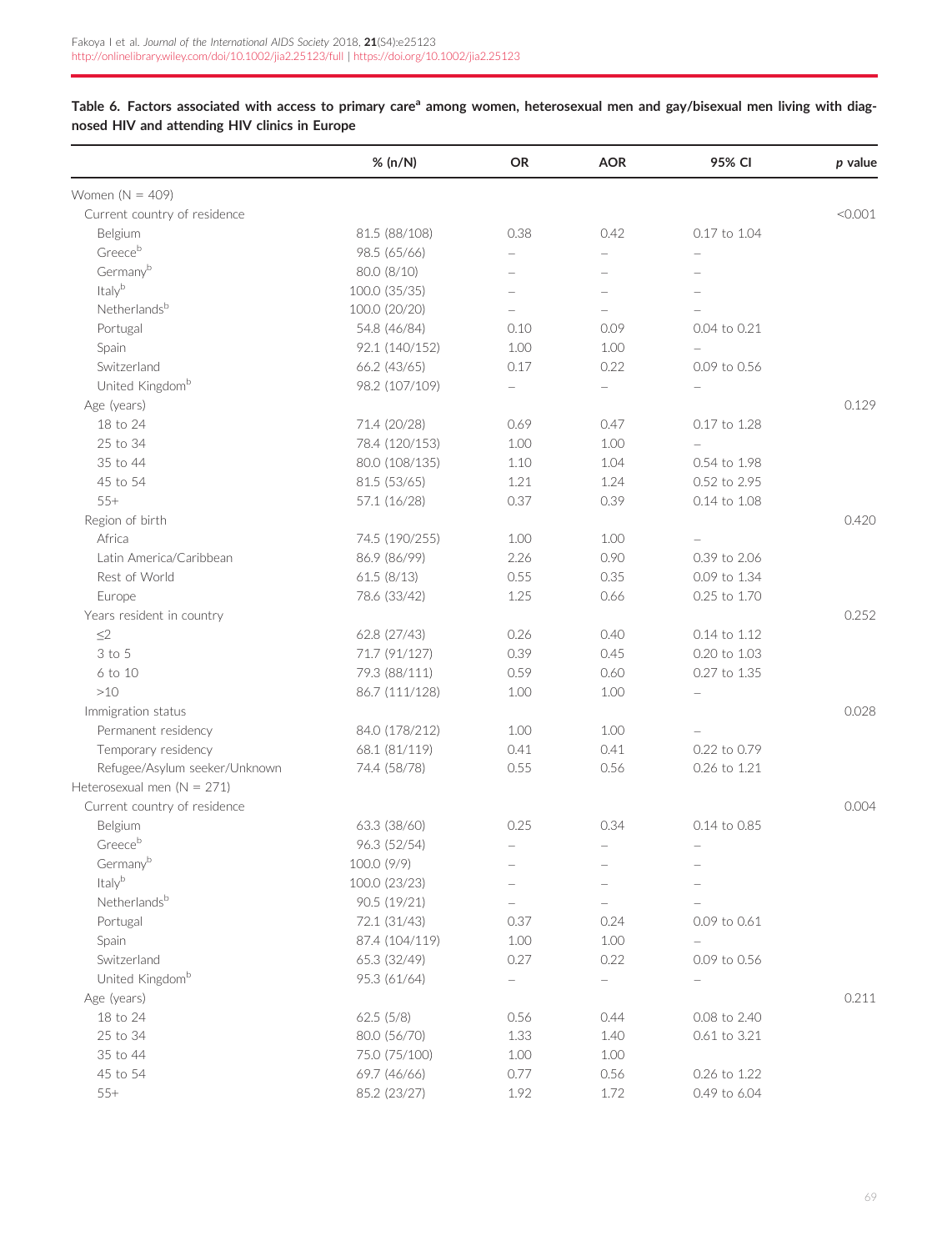## Table 6. (Continued)

|                                | % (n/N)        | <b>OR</b> | <b>AOR</b> | 95% CI        | $p$ value |
|--------------------------------|----------------|-----------|------------|---------------|-----------|
| Region of birth                |                |           |            |               | 0.572     |
| Africa                         | 68.9 (104/151) | 1.00      | 1.00       |               |           |
| Latin America/Caribbean        | 83.3 (50/60)   | 2.26      | 1.27       | 0.52 to 3.09  |           |
| Rest of World                  | 71.4 (10/14)   | 1.13      | 1.07       | 0.28 to 4.00  |           |
| Europe                         | 89.1 (41/46)   | 3.71      | 2.18       | 0.72 to 6.57  |           |
| Years resident in country      |                |           |            |               | 0.879     |
| $\leq$ 2                       | 64.3 (9/14)    | 0.38      | 1.11       | 0.28 to 4.45  |           |
| 3 to 5                         | 57.4 (27/47)   | 0.29      | 0.72       | 0.28 to 1.88  |           |
| 6 to 10                        | 77.4 (65/84)   | 0.72      | 0.87       | 0.39 to 1.95  |           |
| >10                            | 82.5 (104/126) | 1.00      | 1.00       |               |           |
| Immigration status             |                |           |            |               | 0.040     |
| Permanent residency            | 84.9 (135/159) | 1.00      | 1.00       |               |           |
| Temporary residency            | 67.7 (44/65)   | 0.26      | 0.40       | 0.18 to 0.88  |           |
| Refugee/Asylum seeker/Unknown  | 55.3 (26/47)   | 0.22      | 0.34       | 0.13 to 0.92  |           |
| Gay/bisexual men ( $N = 913$ ) |                |           |            |               |           |
| Current country of residence   |                |           |            |               | < 0.001   |
| Belgium                        | 75.6 (65/86)   | 0.40      | 0.31       | 0.11 to 0.86  |           |
| Greeceb                        | 96.4 (53/55)   |           |            |               |           |
| Germanyb                       | 100.0 (12/12)  |           |            |               |           |
| Italyb                         | 100.0(5/5)     |           |            |               |           |
| Netherlands                    | 94.9 (74/78)   | 2.38      | 1.62       | 0.43 to 6.12  |           |
| Portugal                       | 52.9 (27/51)   | 0.14      | 0.06       | 0.02 to 0.16  |           |
| Spain                          | 88.6 (365/412) | 1.00      | 1.00       |               |           |
| Switzerland                    | 59.0 (36/61)   | 0.19      | 0.08       | 0.03 to 0.21  |           |
| United Kingdom                 | 87.1 (196/225) | 0.87      | 0.55       | 0.24 to 1.26  |           |
| Age                            |                |           |            |               | 0.334     |
| 18 to 24                       | 72.6 (61/84)   | 0.66      | 0.69       | 0.36 to 1.30  |           |
| 25 to 34                       | 80.0 (308/385) | 1.00      | 1.00       |               |           |
| 35 to 44                       | 86.0 (257/299) | 1.53      | 1.03       | 0.62 to 1.70  |           |
| 45 to 54                       | 94.3 (115/122) | 4.11      | 2.11       | 0.85 to 5.26  |           |
| $55+$                          | 95.7 (22/23)   | 5.50      | 1.34       | 0.16 to 11.34 |           |
| Region of birth                |                |           |            |               | 0.255     |
| Africa                         | 83.3 (55/66)   | 1.06      | 2.36       | 0.95 to 5.88  |           |
| Latin America/Caribbean        | 82.4 (371/450) | 1.00      | 1.00       |               |           |
| Rest of World                  | 85.7 (114/133) | 1.28      | 1.49       | 0.74 to 3.00  |           |
| Europe                         | 84.5 (223/264) | 1.16      | 1.13       | 0.63 to 2.01  |           |
| Years resident in country      |                |           |            |               | < 0.001   |
| $\leq$ 2                       | 59.8 (58/97)   | 0.15      | 0.17       | 0.09 to 0.35  |           |
| 3 to 5                         | 72.6 (127/175) | 0.27      | 0.44       | 0.24 to 0.82  |           |
| 6 to 10                        | 89.6 (250/279) | 0.89      | 1.21       | 0.66 to 2.22  |           |
| $>10$                          | 90.6 (328/362) | 1.00      | 1.00       |               |           |
| Immigration status             |                |           |            |               | < 0.001   |
| Permanent residency            | 88.0 (639/726) | 1.00      | 1.00       |               |           |
| Temporary residency            | 70.2 (92/131)  | 0.33      | 0.48       | 0.28 to 0.85  |           |
| Refugee/Asylum seeker/Unknown  | 57.1 (32/56)   | 0.15      | 0.21       | 0.10 to 0.45  |           |
| Currently on ART               |                |           |            |               | 0.001     |
| No                             | 79.9 (231/289) | 0.69      | 0.42       | 0.26 to 0.70  |           |
| Yes                            | 85.3 (532/624) | 1.00      | 1.00       |               |           |
|                                |                |           |            |               |           |

OR, odds ratio; AOR, adjusted odds ratio; 95% CI, 95% confidence interval; ART, antiretroviral therapy.

<sup>a</sup>After final model selection.

**Excluded from multivariable analysis because of perfect prediction (separation) or small numbers. All models adjusted for factors listed in the** table.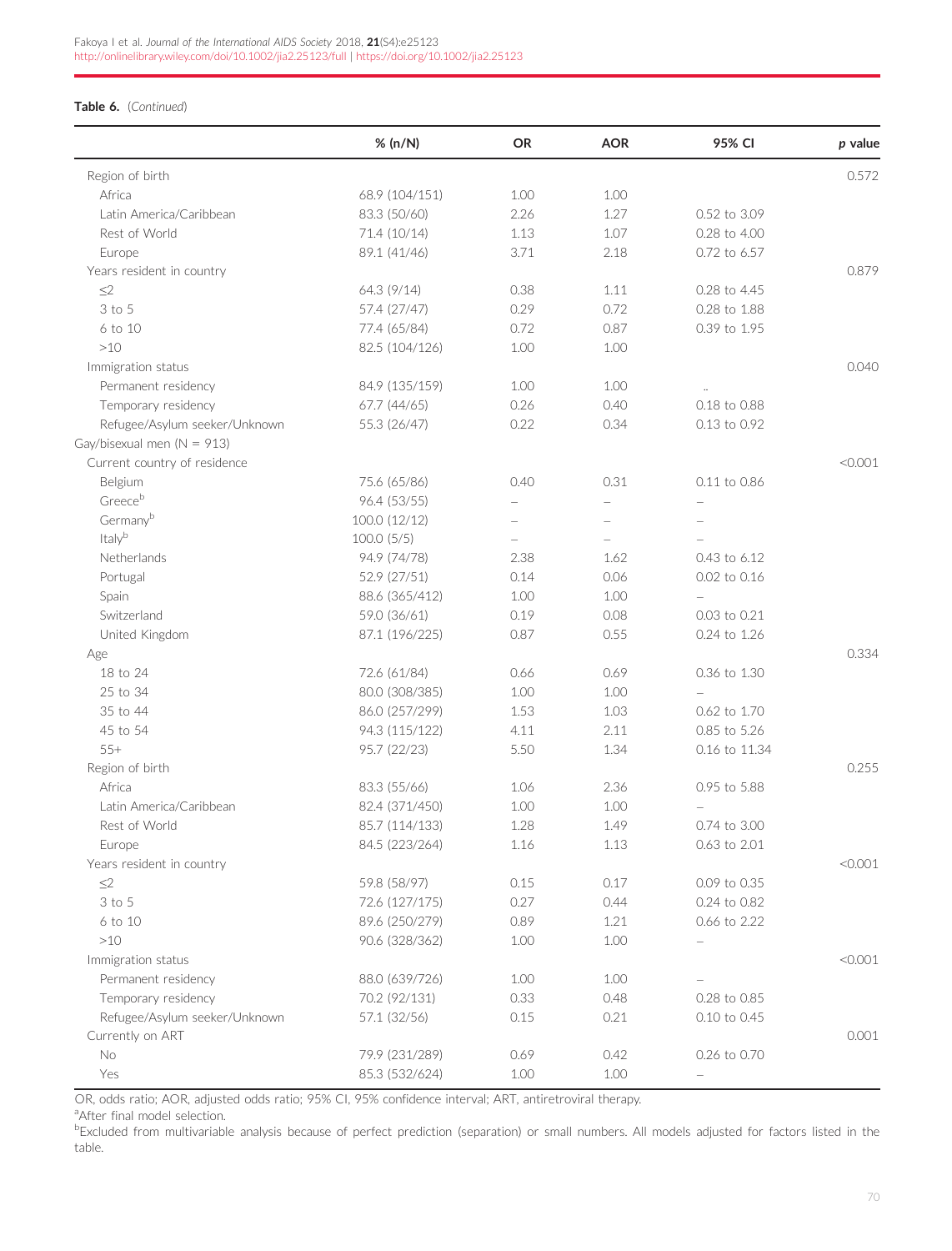adherence for migrants who are not entitled to free ART. To highlight the benefits of HIV treatment, clinicians and policymakers should consider the enhanced promotion of campaigns such as "Undetectable = Untransmittable" to migrants have not received accurate and up-to-date information about the risks of sexual transmission of HIV for those successfully on ART [[35,36\]](#page-12-0).

Migration-specific barriers, such as language barriers and difficulties understanding the legal rights to accessing healthcare, presented a problem for 20 to 25% of participants who experienced difficulties, although this finding is likely to have been underestimated (see below). These barriers may present challenges to physicians providing complex ongoing HIV healthcare. For example, language barriers could lead to poor health literacy among patients and consequently impact on the initiation of—and adherence to—ART as well as potentially facilitating onward transmission [[37\]](#page-12-0). While it is beyond the scope of this survey to ascertain whether uncertainty surrounding the legal rights to access care leads to poor clinic attendance or adherence, other studies have shown that fear of deportation has prevented individuals from seeking care [\[10\]](#page-12-0). In addition, as some healthcare providers seek to normalize HIV by shifting care aware from specialist services to general practice, this study presents a timely understanding of some of the potential barriers to such policies.

Finally, this study found that poverty may influence access to ongoing care, with a substantial proportion of all groups reporting missing clinic appointments due to travel expenses and delaying or foregoing medication due to prescription costs. Poverty was especially prevalent among heterosexual men with over 20% reporting moderate or severe household hunger in the past four weeks. Poverty is well recognized as being associated with poorer engagement in care [\[38-41\]](#page-12-0). While tackling the overall problem of economic inequality is beyond the capacity of service providers, these impediments to care need to be recognized and where possible support offered to help mitigate this barrier.

## 4.2 | Limitations

This study is not without its limitations [[16](#page-12-0)]. The clinics and the countries were not selected at random and as such this is a convenience sample and therefore some of the prevalence estimates may have been over- or underestimated. In particular, it is likely that access to primary care was overestimated in some countries, as by including "health cards" and "infectious disease units" in our definition of primary care we may not have been able to sufficiently distinguish between family doctors/GPs and specialist care for HIV; therefore, caution is urged when using these estimates in health service planning. The proportions of respondents experiencing difficulties accessing health services are likely to have been underestimated, as those who experienced the greatest difficulties would not have been available in clinic to be recruited to the survey. It was assumed that those without a previous negative HIV test had experienced barriers to HIV testing up until the point of diagnosis. It is possible that some individuals had tested for the first time immediately after being exposed to HIV risk. However, given that a large proportion of participants were diagnosed late, it is likely that this previous negative testing is a suitable proxy for access to HIV testing.

## 5 | CONCLUSION

Migrants are accessing healthcare in Europe prior to HIV diagnosis. While many migrants had previously tested negative for HIV, missed opportunities for earlier diagnosis persist among all migrant groups. In gay and bisexual migrant men many of who initially tested HIV negative in the receiving country went on to acquire HIV at a later date. Interventions to further expand testing outside of sexual health and antenatal settings are still required and these opportunities should be linked with combination prevention measures such as access to PrEP and treatment as prevention.

### **AUTHORS' AFFILIATIONS**

<sup>1</sup>Institute for Global Health, University College London, London, United Kingdom; <sup>2</sup>National Centre of Epidemiology, Instituto de Salud Carlos III, Madrid, Spain; <sup>3</sup>Department of Health and Socio-medical Sciences, University of Alcalá, Alcalá de Henares, Madrid; <sup>4</sup>Department of Infectious Diseases, CHU Saint-Pierre, Brussels, Belgium; <sup>5</sup>European AIDS Treatment Group; <sup>6</sup>HIV Centre Frankfurt, Germany; <sup>7</sup>Department of Hygiene, Epidemiology& Medical Statistics, Medical School, National and Kapodistrian University of Athens, Athens, Greece; <sup>8</sup>Academic Medical Centre, University of Amsterdam, Amsterdam, the Netherlands; <sup>9</sup>Public Health Service of Amsterdam, the Netherlands; <sup>10</sup>Faculty of Medicine, University of Porto, Porto, Portugal; <sup>11</sup>Lausanne University Hospital, Lausanne, Switzerland; 12Unit for Infectious Diseases and Assistance, Coordination and Territorial Integration for Migrants' Emergency, Civico- Benfratelli Hospital, Palermo, Italy; <sup>13</sup>Royal Free London NHS Foundation Trust, London, England

## COMPETING INTERESTS

The authors of this manuscript have no competing interests to declare.

## AUTHORS ' CONTRIBUTIONS

JDA and FB initiated this project. All authors and contributors in acknowledgements section were involved in data collection and exchange. IF carried out the data analyses and drafted the initial manuscript. FB, JDA and AC were also involved in analysis interpretation and contributed to the discussion and conclusions. AC also provided statistical support. All authors contributed to the design of the study, commented on the manuscript and approved the final draft.

### ACKNOWLEDGEMENTS

### FUNDING

This project has received funding from the European Union's Seventh Framework Programme for research, technological development and demonstration under EuroCoord grant agreement n˚ 260,694. Ms Fakoya was funded by a Doctoral Research Fellowship from the National Institute for Health Research. The views expressed in this study are those of the author(s) and not necessarily those of the NHS, the NIHR or the Department of Health. Additional funding was received from: Gilead Sciences Europe Ltd.; NIHR Clinical Research Network, UK; Foundation for AIDS Research and Prevention in Spain (FISPSE) Project 361,036/10; Consortium of Biomedical Research in Epidemiology and Public Health, Spain; Spanish HIV Research Network for Excellence (RD06/006 and RD12/0017/0018); FIPSE (Fundación para la Prevención de SIDA en España) 361,036/10, Consortium of Biomedical Research in Epidemiology and Public Health, Spain (CIBER). Research and Development Fund, Public Health Service of Amsterdam; and the Swiss HIV Cohort study (project #727), supported by the Swiss National Science Foundation (grant #148,522) and by the SHCS Research Foundation. No funder had any role in the study, writing of the manuscript or decision to submit for publication

## APPENDIX

This study would not be possible without the entire Work Package 14 collaboration. The aMASE study team are as follows: A Aerssens, M Aguado, B Alimi, D Alvarez-del Arco, O Anagnostou, J Anderson, A Antoniadou, M Arando, MJ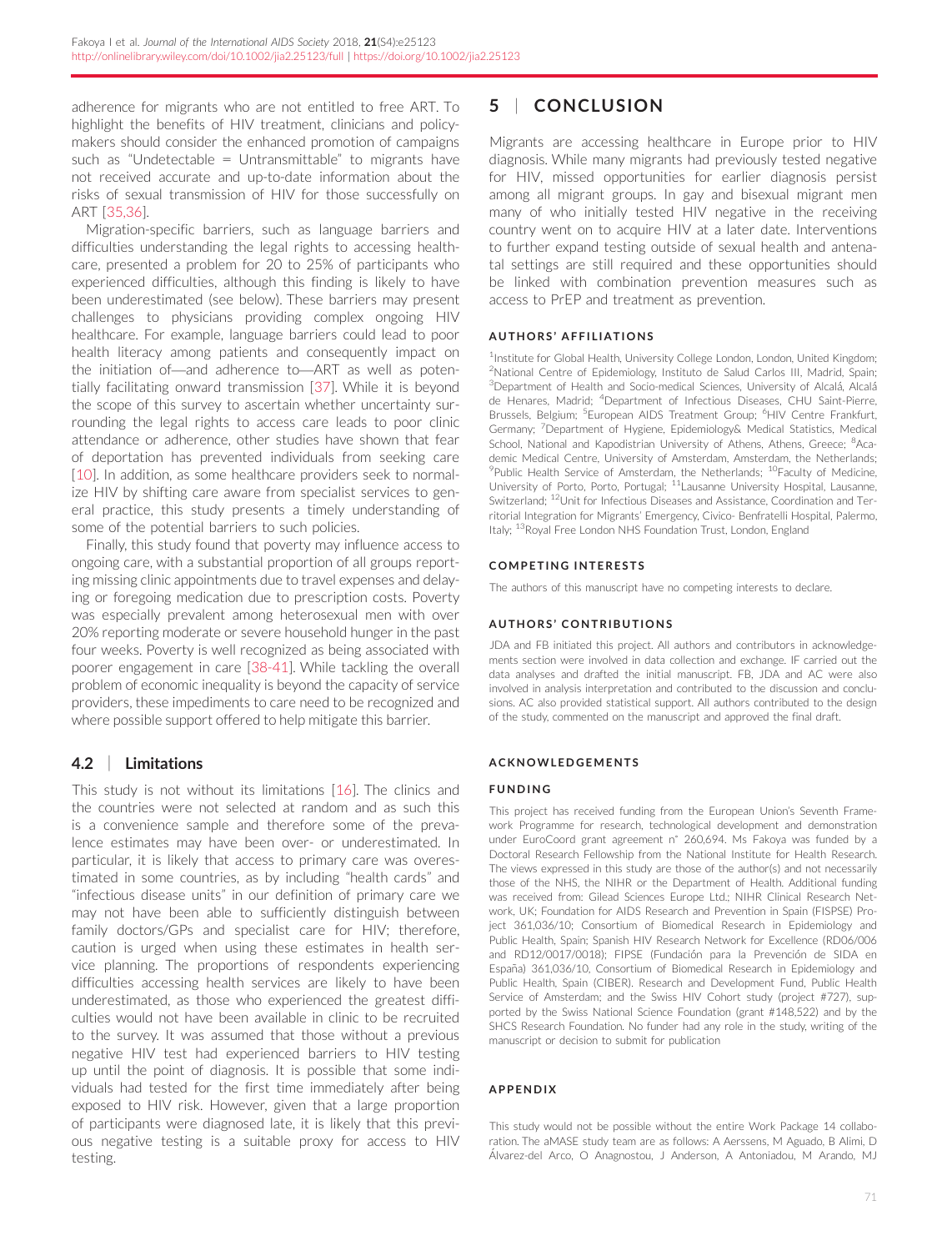<span id="page-12-0"></span>Barberà, H Barros, A Barthélemy, J Belda-Ibáñez, B Bertisch, J Bil, JR Blanco, K Block, C Boesecke, M Boura, J Burgos, FM Burns, J Cabo, E Calabuig, L Campbell, O Cardoso, W Claudia, N Clumeck, A Colucci, S Corrao, S Cuellar, J Cunha, G Daikos, K Darling, J del Amo, J del Romero, P Dellot, M Dixneuf, P Domingo, F Dronda, F Ebeling, A Engelhardt, B Engler, I Fakoya, J Farrell, J Fehr, M Feijo, E Fernández, E Fernández García, T Fernandez, AL Fortes, J Fox, P Garcia de Olalla, F García, P Gargalianos-Kakolyris, AF Gennotte, I Germano, G Gilleran, R Gilson, S Goepel, HA Gogos, JL Gómez Sirvent, I Gountas, A Gregg, F Gutiérrez, MM Gutierrez, I Hermans, JA Iribarren, H Knobel, L Koulai, S Kourkounti, C La Morté, T LeCompte, B Ledergerber, L Leonidou, MC Ligero, G Lindergard, S Lino, MJ Lopes, A Lopez Lirola, M Louhenapessy, G Lourida, AM Luzi, F Maltez, L Manirankunda, A Martín-Pérez, L Martins, M Masía, MG Mateu, P Meireles, A Mendes, S Metallidis, S Mguni, A Milinkovic, JM Miró, K Mohrmann, S Monge, M Montero, T Mouhebati, M Moutschen, M Müller, C Murphy, C Nöstlinger, I Ocaña, S Okumu-Fransche, G Onwuchekwa, JE Ospina, D Otiko, P Pacheco, R Palacios, V Paparizos, V Papastamopoulos, V Paredes, N Patel, T Pellicer, A Peña, N Petrosillo, A Pinheiro, J Pocas, A Portillo, F Post, F Prestileo, T Prestileo, M Prins, P Prins, K Protopapas, M Psichogiou, F Pulido, J Rebollo, A Ribeirinho, I Rıo, M Robau, JK Rockstroh, E Rodrigues, M Rodrıguez, C Sajani, M Salavert, R Salman, N Sanz, G Schuettfort, G Schüttfort, C Schwarze- Zander, R Serrão, D Silva, V Silva, P Silverio, A Skoutelis, C Staehelin, C Stephan, C Stretton, F Styles, AF Sutre, S Taylor, B Teixeira, C Thierfelder, G Touloumi, O Tsachouridou, K Tudor, E Valadas, M van Frankenhuijsen, M Vázquez, M Velasco Arribas, M Vera, P Vinciana, A Volny-Anne, N Voudouri, JC Wasmuth, C Wengenroth, E Wilkins, L Young, S Yurdakul, T Zafra Espinosa, W Zuilhof, F Zuure.

#### REFERENCES

1. Eurostat. Foreign citizens accounted for fewer than 7% of persons living in the EU Member States in 2014. 2015. [cited 05 August 2018]. Available from: <http://ec.europa.eu/eurostat/en/web/products-press-releases/-/3-18122015-BP> Archived at Webcite [http://www.webcitation.org/6zGT5b71A.](http://www.webcitation.org/6zGT5b71A)

2. ECDC and WHO Europe. HIV/AIDS surveillance in Europe 2015. European Centre for Disease Prevention and Control and WHO Regional Office for Europe: Stockholm; 2016.

3. Hernando V, Alvarez-del Arco D, Alejos B, Monge S, Amato-Gauci AJ, et al. HIV infection in migrant populations in the European Union and European Economic Area in 2007-2012; an epidemic on the move. J Acquir Immune Defic Syndr. 2015;70(2):204–11.

4. del Amo J, Bröring G, Hamers FF, Infuso A, Fenton K. Migrant health: epidemiology of HIV and AIDS in migrant communities and ethnic minorities in EU/EEA countries. European Centre for Disease Prevention and Control: Stockholm; 2010.

5. Fakoya I, Alvarez-del Arco D, Woode-Owusu M, Monge S, Rivero-Montes deoca Y, Delpech V, et al. A systematic review of post-migration acquisition of HIV among migrants from countries with generalised HIV epidemics living in Europe: implications for effectively managing HIV prevention programmes and policy. BMC Public Health, 2015;15:561.

6. Eurostat. Migration and migrant population statistics. 2013. [cited 11 February 2015]. Available from: [http://epp.eurostat.ec.europa.eu/statistics\\_explained/in](http://epp.eurostat.ec.europa.eu/statistics_explained/index.php/Migration_and_migrant_population_statistics) [dex.php/Migration\\_and\\_migrant\\_population\\_statistics](http://epp.eurostat.ec.europa.eu/statistics_explained/index.php/Migration_and_migrant_population_statistics) (Archived by WebCite® at [http://www.webcitation.org/6cjwQxuZ1\)](http://www.webcitation.org/6cjwQxuZ1).

7. Thomas F. Migration and health: an introduction. In: Thomas F, editor. Handbook of migration and health. Cheltenham: Edward Elgar Publishing; 2016. p. 3–16.

8. Haour-Knipe M. Migration and HIV/AIDS in Europe. AIDS care, 21 Suppl 1:43–48.

9. Butler AR, Hallett TB. Migration and the transmission of STIs. In: Aral SO , Fenton KA, Lipshutz JA, editors. The new public health and STD/HIV prevention: personal, public and health systems approaches. New York: Springer; 2013. p. 65–75.

10. Rechel B, Mladovsky P, Ingleby D, Mackenbach JP, McKee M. Migration and health in an increasingly diverse Europe. Lancet. 2013;381(9873):1235–45. 11. Marks G, Crepaz N, Janssen RS. Estimating sexual transmission of HIV from persons aware and unaware that they are infected with the virus in the USA. AIDS. 2006;20:1447–50.

12. Deblonde J, Sasse A, Del Amo J, Burns F, Delpech V, Cowan S, et al. Restricted access to antiretroviral treatment for undocumented migrants: a bottle neck to control the HIV epidemic in the EU/EEA. BMC Public Health. 2015;15:1228.

13. Evans AR, Hart GJ, Mole R, Mercer CH, Parutis V, Gerry CJ, et al. Central and east European migrant men who have sex with men: an exploration of sexual risk in the U.K. Sex Transm Infect. 2011;87(4):325–30.

14. Marcellin F, Carrieri MP, Peretti-Watel P, Bouhnik AD, Obadia Y, Lert F, et al. Do migrants overreport adherence to highly active antiretroviral therapy?: results from the French VESPA (ANRS-EN12) National Survey. J Acquir Immune Defic Syndr. 2006;42(5):646–7.

15. Alvarez-del Arco D, Monge S, Azcoaga A, Rio I, Hernando V, Gonzalez C, et al. HIV testing and counselling for migrant populations living in high-income countries: a systematic review. Eur J Public Health. 2013;23(6):1039–45.

16. Fakoya I, Alvarez-Del Arco D, Monge S, Copas AJ, Gennotte AF, Volny-Anne A, et al. Advancing Migrant Access to Health Services in Europe (AMASE): Protocol for a Cross-sectional Study. JMIR Res Protoc. 2016;5(2):e74.

17. United Nations. Composition of macro geographical (continental) regions, geographical sub-regions, and selected economic and other groupings. 2014. [cited 2016 Dec 23]. Available from: [http://unstats.un.org/unsd/methods/m49/](http://unstats.un.org/unsd/methods/m49/m49regin.htm) [m49regin.htm](http://unstats.un.org/unsd/methods/m49/m49regin.htm). (Archived by WebCite [Unicode\_Missing] at [http://www.webci](http://www.webcitation.org/6myTYsGQq) [tation.org/6myTYsGQq](http://www.webcitation.org/6myTYsGQq)).

18. Deblonde J, Claeys P, Temmerman M. Antenatal HIV screening in Europe: a review of policies. Eur J Pub Health. 2007;17(5):414–8.

19. Prost A, Griffiths CJ, Anderson J, Wight D, Hart GJ. Feasibility and acceptability of offering rapid HIV tests to patients registering with primary care in London (UK): a pilot study. Sex Transm Infect. 2009;85(5):326–9.

20. Leber W, McMullen H, Anderson J, Marlin N, Santos AC, Bremner S, et al. Promotion of rapid testing for HIV in primary care (RHIVA2): a cluster-randomised controlled trial. Lancet HIV. 2015;2(6):e229–35.

21. Ashby J, Braithewaite B, Walsh J, Gnani S, Fidler S, Cooke G. HIV testing uptake and acceptability in an inner city polyclinic. AIDS Care. 2012;24(7):905– 9.

22. Gennotte AF, Semaille P, Ellis C, Necsoi C, Abdulatif M, Chellum N, et al. Feasibility and acceptability of HIV screening through the use of rapid tests by general practitioners in a Brussels area with a substantial African community. HIV Med. 2013;14 Suppl 3:57–60.

23. Carvalho C, Fuertes R, Lucas R, Martins A, Campos MJ, Mendão L, et al. HIV testing among Portuguese men who have sex with men–results from the European MSM Internet Survey (EMIS). HIV Med. 2013;14 Suppl 3:15–8.

24. Fernandez-Davila P, Folch C, Ferrer L, Soriano R, Diez M, Casabona J. Who are the men who have sex with men in Spain that have never been tested for HIV? HIV Med. 2013;14 Suppl 3:44–8.

25. den Daas C, Doppen M, Schmidt AJ, Op de Coul E. Determinants of never having tested for HIV among MSM in the Netherlands. BMJ Open 2016;6(1): e009480.

26. Marcus U, Gassowski M, Kruspe M, Drewes J. Recency and frequency of HIV testing among men who have sex with men in Germany and socio-demographic factors associated with testing behaviour. BMC Public Health. 2015;15:727.

27. Alvarez-Del Arco D, Fakoya I, Thomadakis C, Pantazis N, Touloumi G, Gennotte AF, et al. High levels of postmigration HIV acquisition within nine European countries. AIDS. 2017;31(14):1979–88.

28. Sagaon-Teyssier L, Suzan-Monti M, Demoulin B, Capitant C, Lorente N, Préau M, et al. Uptake of PrEP and condom and sexual risk behavior among MSM during the ANRS IPERGAY trial. AIDS Care. 2016;28 Suppl 1:48–55.

29. McCormack S, Dunn DT, Desai M, Dolling DI, Gafos M, Gilson R, et al. Preexposure prophylaxis to prevent the acquisition of HIV-1 infection (PROUD): effectiveness results from the pilot phase of a pragmatic open-label randomised trial. Lancet. 2016;387(10013):53–60.

30. Hill CJ, Joonas K. The impact of unacceptable wait time on health care patients' attitudes and actions. Health Mark Q. 2005;23(2):69–87.

31. Horigan G, Davies M, Findlay-White F, Chaney D, Coates V. Reasons why patients referred to diabetes education programmes choose not to attend: a systematic review. Diabet Med 2017;4(1):14–26.

32. AFP. Illegal immigrants to regain free healthcare. 2015.

33. OptTest. Barring The Way To Health|Legal and regulatory barriers which impede the HIV care continuum in Europe. 2018 [cited 2018 Jan 29]. Available from: [http://legalbarriers.peoplewithhiveurope.org/en.](http://legalbarriers.peoplewithhiveurope.org/en)

34. Ryom L, Boesecke C, Gisler V, Manzardo C, Rockstroh JK, Puoti M, et al. Essentials from the 2015 European AIDS Clinical Society (EACS) guidelines for the treatment of adult HIV-positive persons. HIV Med. 2016;17(2):83–8.

35. Prevention Access Campaign. HIV Undetectable = Untransmittable U=U. 2018. [cited 07 February 2018]. Available from: [https://www.preventionaccess.](https://www.preventionaccess.org/consensus) [org/consensus](https://www.preventionaccess.org/consensus) Archived at: [http://www.webcitation.org/6x3U4rqdF.](http://www.webcitation.org/6x3U4rqdF)

36. The Lancet HIV. U=U taking off in 2017. Lancet HIV. 2017;4(11):e475.

37. Kalichman SC, Benotsch E, Suarez T, Catz S, Miller J, Rompa D. Health literacy and health-related knowledge among persons living with HIV/AIDS. Am J Prev Med. 2000;18(4):325–31.

38. Howarth A, Apea V, Michie S, Morris S, Sachikonye M, Mercer C, et al. REACH: a mixed-methods study to investigate the measurement, prediction and improvement of retention and engagement in outpatient HIV care. Health Serv Deliv Res. 2017;5(13).